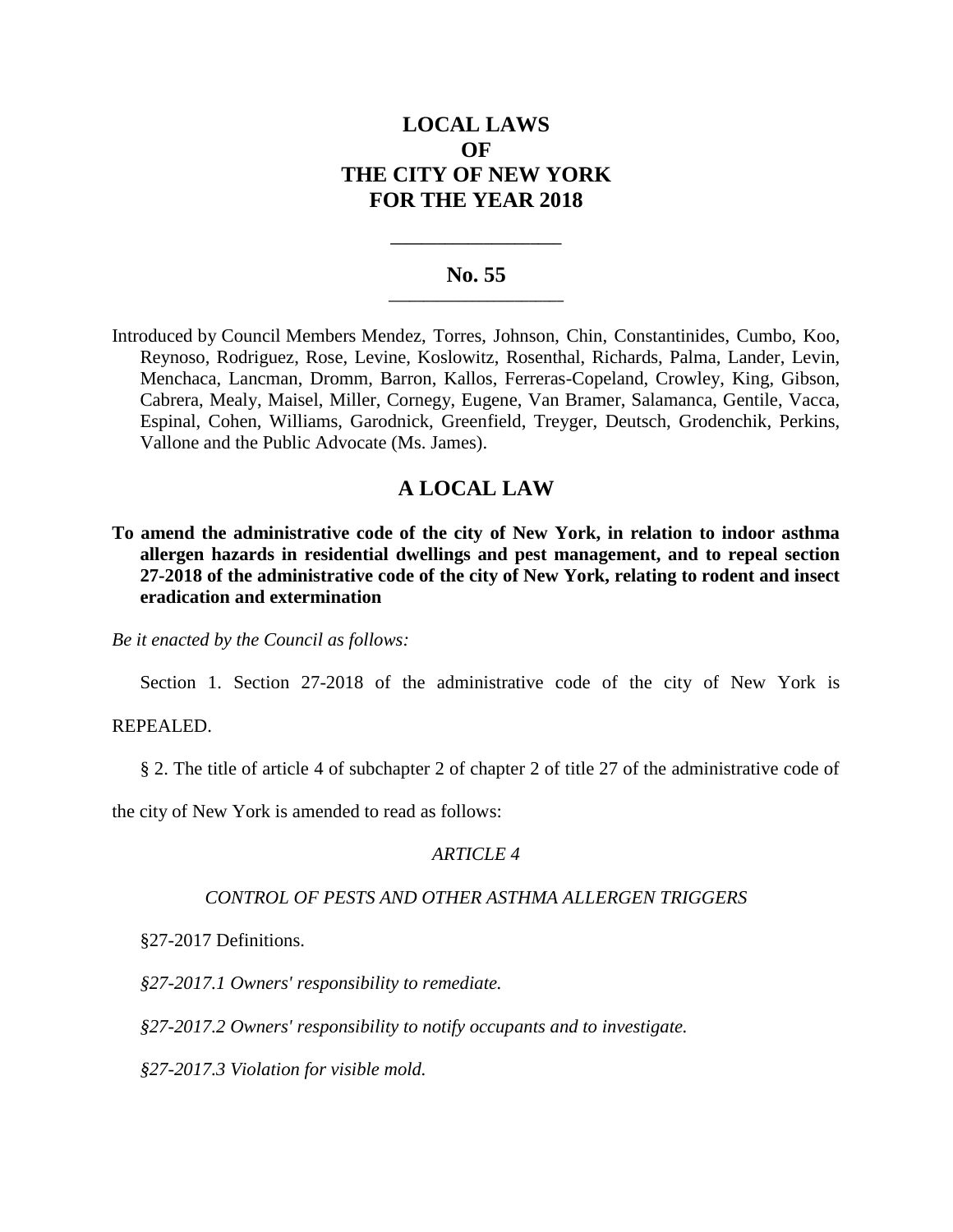*§27-2017.4 Violation for pests.*

*§27-2017.5 Removal of asthma triggers in a dwelling unit upon turnover.*

*§27-2017.6 Department inspections.*

*§27-2017.7 Department implementation and enforcement.*

*§27-2017.8 Integrated pest management practices*

*§27-2017.9 Work practices.*

*§27-2017.10 Department removal of violations placed by the department of health and mental hygiene.*

*§27-2017.11 Reporting.*

*§27-2017.12 Waiver of benefit void.*

§ 27-2018.1 Notice of bedbug infestation history

§ 27-2018.2 Reporting of bedbug infestations

§ 27-2019 Elimination of harborages

§ 3. Section 27-2017 of subchapter 2 of chapter 2 of title 27 of the administrative code of the city of New York is amended to read as follows:

§27–2017 Definitions. When used in this article:

[(a) Eradication means the elimination of rodents or insects and other pests from any premises through the use of traps, poisons, fumigation or any other method of extermination.

(b) Insects and other pests include the members of class insecta, including houseflies, lice, bees, cockroaches, moths, silverfish, beetles, bedbugs, ants, termites, hornets, mosquitoes and wasps, and such members of the phylum arthropoda as spiders, mites, ticks, centipedes and wood lice.]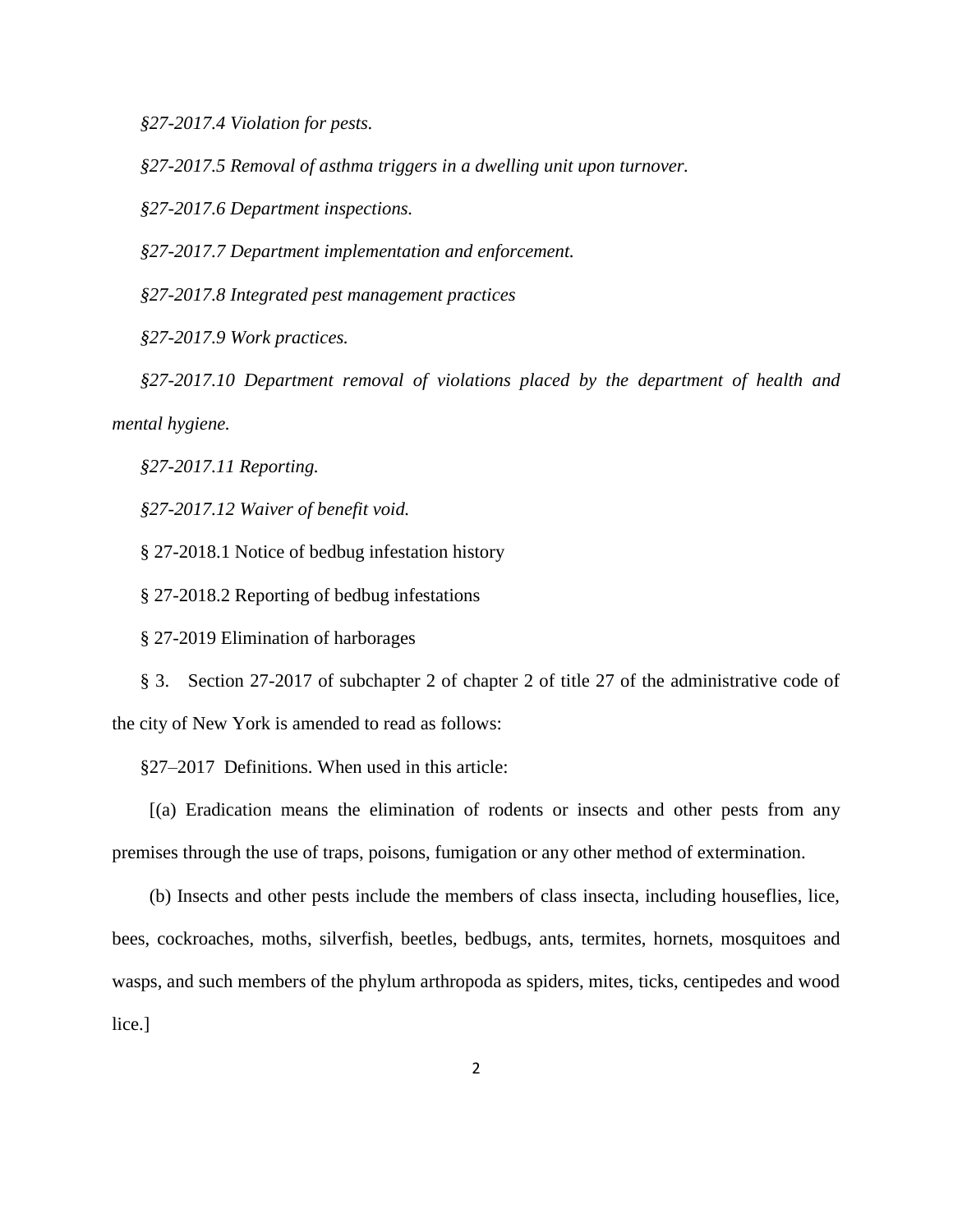*Common area. The term "common area" means a portion of a multiple dwelling that is not within a dwelling unit and that is regularly used by occupants for access to and egress from any dwelling unit within such multiple dwelling, as well as commonly used areas such as a laundry room.*

[(c)] *Harborage. The term "harborage"* [Harborage] means any condition which provides shelter or protection for [rodents or insects and other] pests.

*Indoor allergen hazard. The term "indoor allergen hazard" means any indoor infestation of cockroaches, mice, or rats or conditions conducive to such infestation, or an indoor mold hazard.*

Indoor mold hazard. The term "indoor mold hazard" means any condition of mold growth *on an indoor surface, building structure or ventilation system, including mold that is within wall cavities, that is likely to cause harm to a person or that has been cited as a violation by the department.*

*Integrated pest management. The term "integrated pest management" means ongoing prevention, monitoring and pest control activities and reasonable efforts to eliminate pests from any building, lot, or dwelling. This includes, but is not limited to, reasonable efforts to eliminate of harborages and conditions conducive to pests, the use of traps, and, when necessary, the use of pesticides.*

*Pest. The term "pest" means any unwanted member of the Class Insecta, including, but not limited to houseflies, lice, bees, cockroaches, moths, silverfish, beetles, bedbugs, ants, termites, hornets, mosquitoes and wasps, and such members of the Phylum Arthropoda as spiders, mites, ticks, centipedes and wood lice, or of the Order Rodentia, including but not limited to mice,*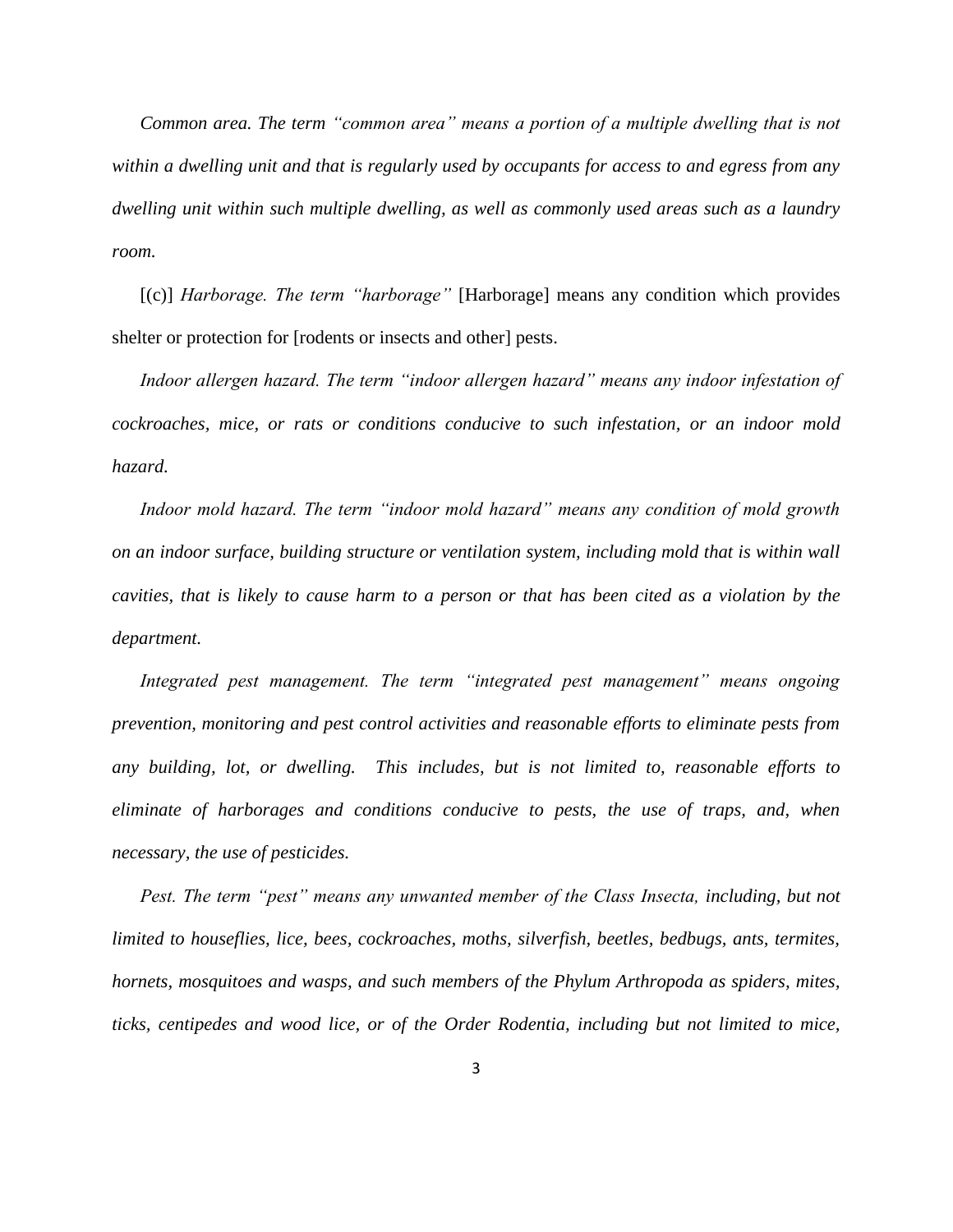*Norway rats, and any other unwanted plant, animal or fungal life that is a pest because it is destructive, annoying or a nuisance.*

*Remediation or remediate. The term "remediation" or "remediate" means reasonable efforts to eradicate pests in accordance with section 27-2017.8 and reasonable efforts to eradicate indoor mold hazards in accordance with rules promulgated pursuant to section 27-2017.9.*

*Underlying defect. The term "underlying defect" means a condition that causes an indoor mold hazard, such as a water leak or water infiltration from plumbing or defective masonry pointing or other moisture condition, or causes an infestation of pests, including holes or entryway paths for pests.*

*Visible mold. The term "visible mold" means mold that is readily identifiable by visual inspection, including mold that is behind furniture or other interior obstructions.*

§ 4. Subchapter 2 of chapter 2 of title 27 of the administrative code of the city of New York is amended by adding new sections 27-2017.1 through 27-2017.12 to read as follows:

*§27-2017.1 Owners' responsibility to remediate. The existence of an indoor allergen hazard in any dwelling unit in a multiple dwelling is hereby declared to constitute a condition dangerous to health. An owner of a dwelling shall take reasonable measures to keep the premises free from pests and other indoor allergen hazards and from any condition conducive to indoor allergen hazards, and shall take reasonable measures to prevent the reasonably foreseeable occurrence of such a conditions and shall expeditiously take reasonable measures to remediate such conditions and any underlying defect, when such underlying defect exists, consistent with section 27-2017.8 and the rules promulgated pursuant to section 27-2017.9.*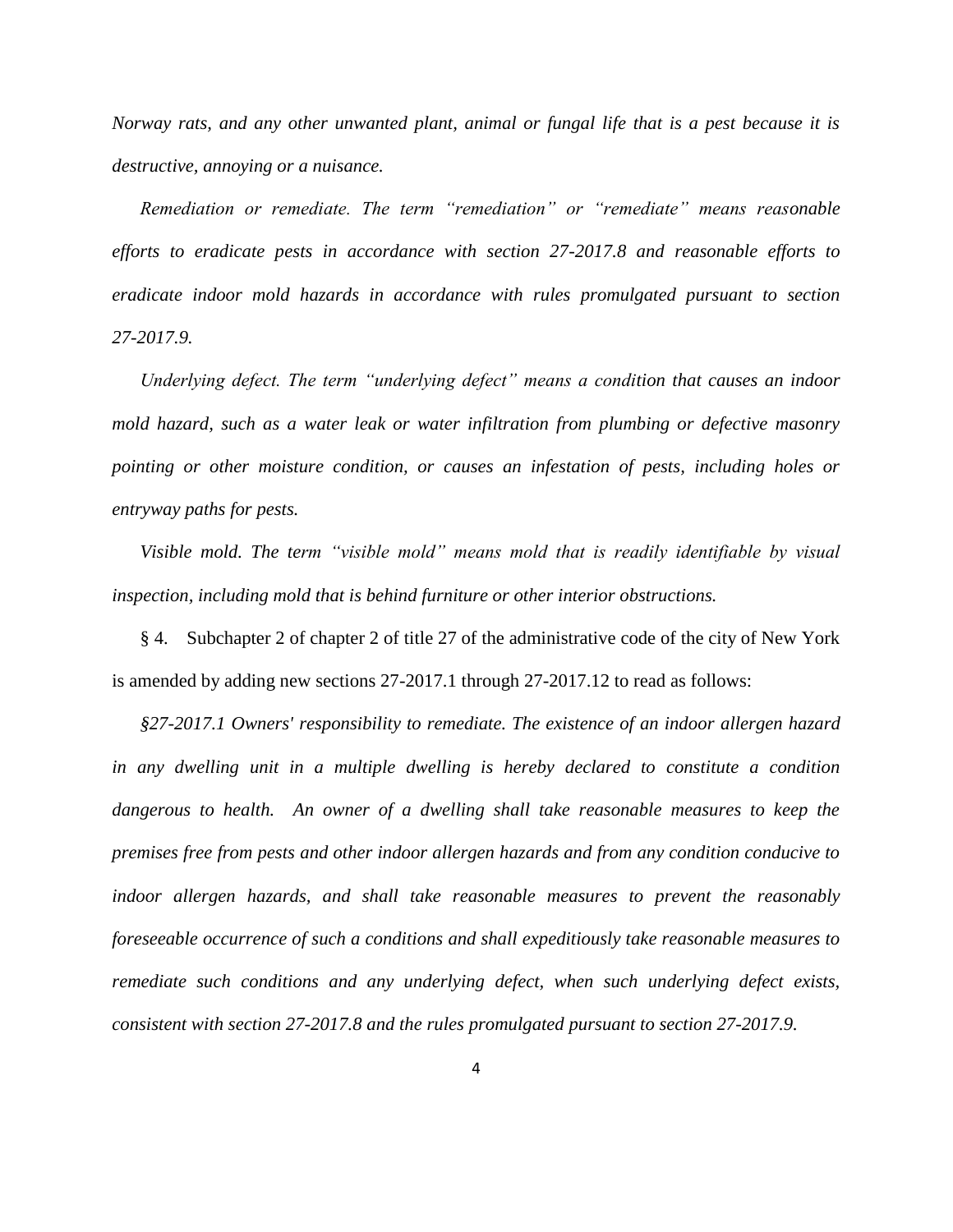*§27-2017.2 Owners' responsibility to notify occupants and to investigate. a. The owner of a multiple dwelling shall cause an investigation to be made for indoor allergen hazards in all occupied dwelling units and in common areas as set forth on subdivision b of this section.*

*b. Investigations shall be undertaken at least once a year and more often if necessary, such as when, in the exercise of reasonable care, an owner knows or should have known of a condition that is reasonably foreseeable to cause an indoor allergen hazard, or an occupant makes a complaint concerning a condition that is likely to cause an indoor allergen hazard or requests an inspection, or the department issues a notice of violation or orders the correction of a violation that is likely to cause an indoor allergen hazard.*

*c. All leases offered to tenants or prospective tenants in such multiple dwellings shall contain a notice, conspicuously set forth therein, which advises tenants of the obligations of the owner and tenant as set forth in this section. Such notice shall be approved by the department, and shall be in English and in the covered languages set forth in section 8-1002. The owner of such multiple dwelling shall provide the tenant or prospective tenant of such dwelling unit with the pamphlet developed by the department of health and mental hygiene pursuant to section 17-199.7. Such pamphlet shall be made available in English and in the covered languages set forth in section 8-1002.*

*§27- 2017.3. Violation for visible mold a. The presence of visible mold in any room in a dwelling unit in a multiple dwelling shall constitute an indoor mold hazard violation as provided in this section, except when such mold is present on tile or grout:*

*1. The presence of visible mold in an amount measuring in total less than ten square feet in a room within a dwelling unit shall constitute a non-hazardous violation.*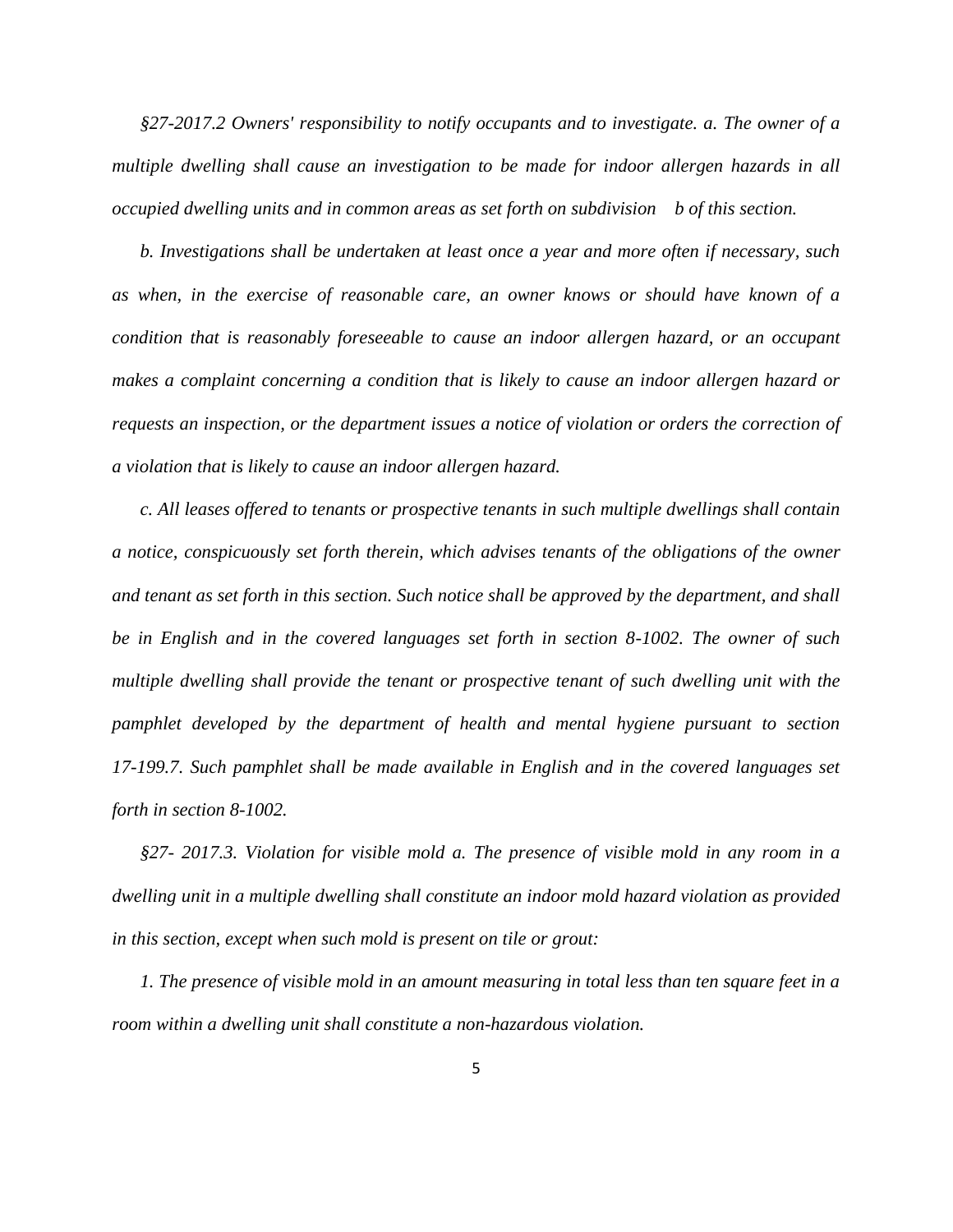*2. The presence of visible mold in an amount measuring in total between ten square feet and thirty square feet in a room within a dwelling unit shall constitute a hazardous violation.*

*3. In addition, the presence of visible mold as provided in subparagraphs (a) or (b) of this paragraph shall constitute a hazardous violation if:*

*(a) there is an existing non-hazardous violation of paragraph one of this subdivision for which the certification period has expired and the non-hazardous violation has not been certified as corrected within the certification time period, and the mold condition that was the cause of the non-hazardous violation continues to be present in the same room in the dwelling unit; or*

*(b) The owner has submitted a false certification of correction of a non-hazardous violation issued pursuant to paragraph one of this subdivision and the mold condition that was the cause of such non-hazardous violation continues to be present in the same room in the dwelling unit.*

*4. The presence of visible mold in an amount measuring in total greater than or equal to thirty square feet in a room within a dwelling unit, shall constitute an immediately hazardous violation.*

*5. In addition, the presence of visible mold as provided in subparagraphs (a) or (b) of this paragraph shall constitute an immediately hazardous violation if:* 

*(a) There is an existing hazardous violation pursuant to paragraph two of this subdivision for which the certification period has expired and such hazardous violation has not been certified as corrected within the certification time period, and the department has reinspected the unit within seventy days of the certification date of such hazardous violation and has found that the mold condition that was the cause of such hazardous violation continues to be present in the same room in the dwelling unit; or*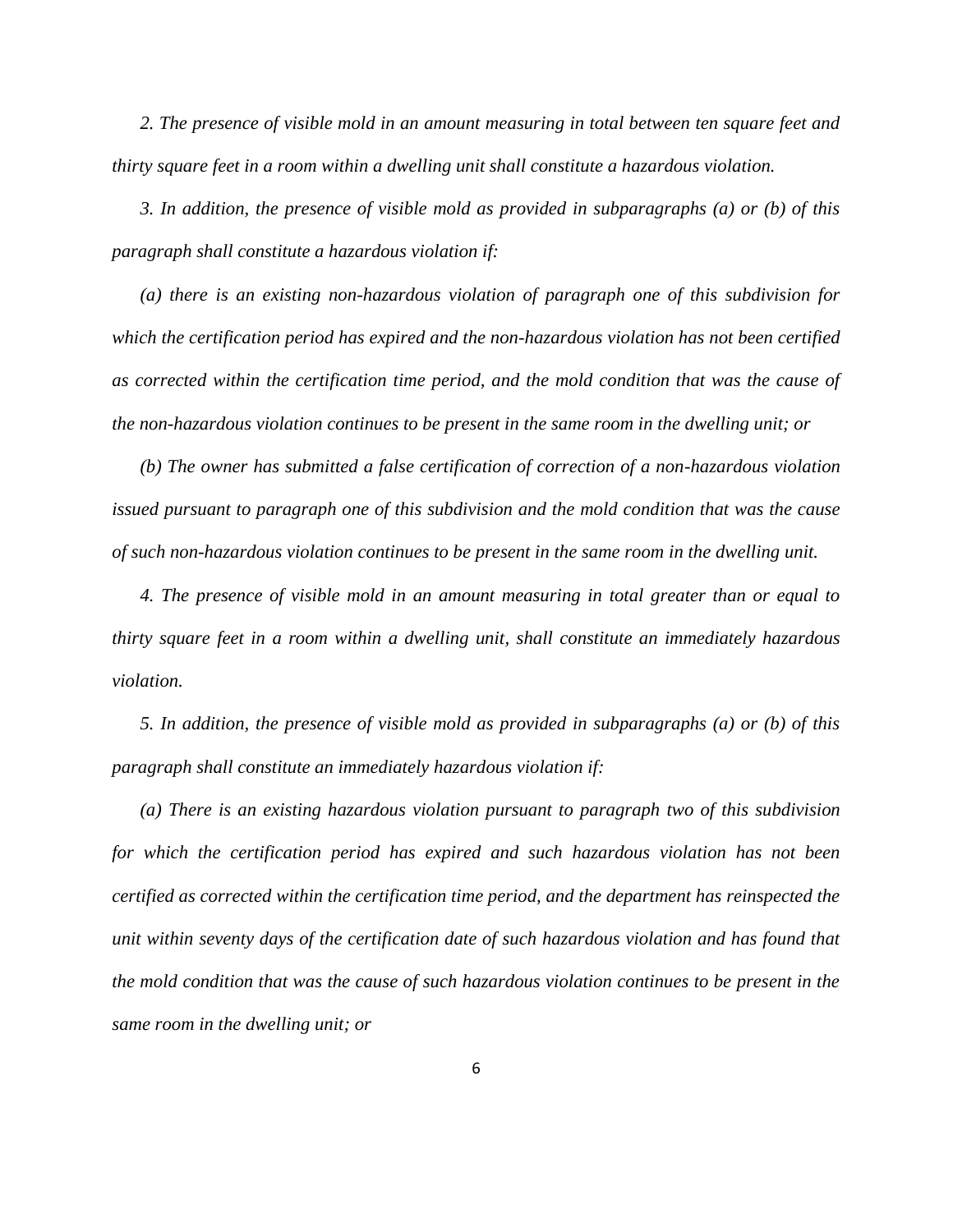*(b) The owner has submitted a false certification of correction of a hazardous violation issued pursuant to paragraph two of this subdivision and the mold condition that was the cause of such hazardous violation continues to be present in the same room in the dwelling unit.*

*b. The presence of visible mold in an amount measuring greater than or equal to thirty square feet in any one room or any one level of a hallway of a common area or fifty square feet in the aggregate shall constitute a hazardous violation. The presence of visible mold in an amount measuring less than thirty square feet in any one room or any one level of a hallway of a common area or fifty square feet in the aggregate shall constitute a non-hazardous violation.* 

*c. 1. The date for correction of a non-hazardous or hazardous violation pursuant to subdivisions a or b of this section shall be as set forth in subdivision c of section 27-2115.* 

*2. The date for correction of an immediately hazardous violation pursuant to subdivision a of this section shall be twenty-one days after service of the notice of violation as provided on such notice.*

*3. The department may postpone the date by which an immediately hazardous violation issued pursuant to subdivision a of this section shall be corrected upon a showing, made within the time set for correction in the notice, that prompt action to correct the violation has been taken but that full correction cannot be completed within the time provided because of serious technical difficulties, inability to obtain necessary materials, funds or labor, inability to gain access to the dwelling unit wherein the violation exists, or such other portion of the building as may be necessary to make the required repair, provided, however, that where such immediately hazardous violation has been issued as a result of a reinspection of a hazardous violation that remained uncorrected, no postponement shall be granted. Such postponement shall not exceed*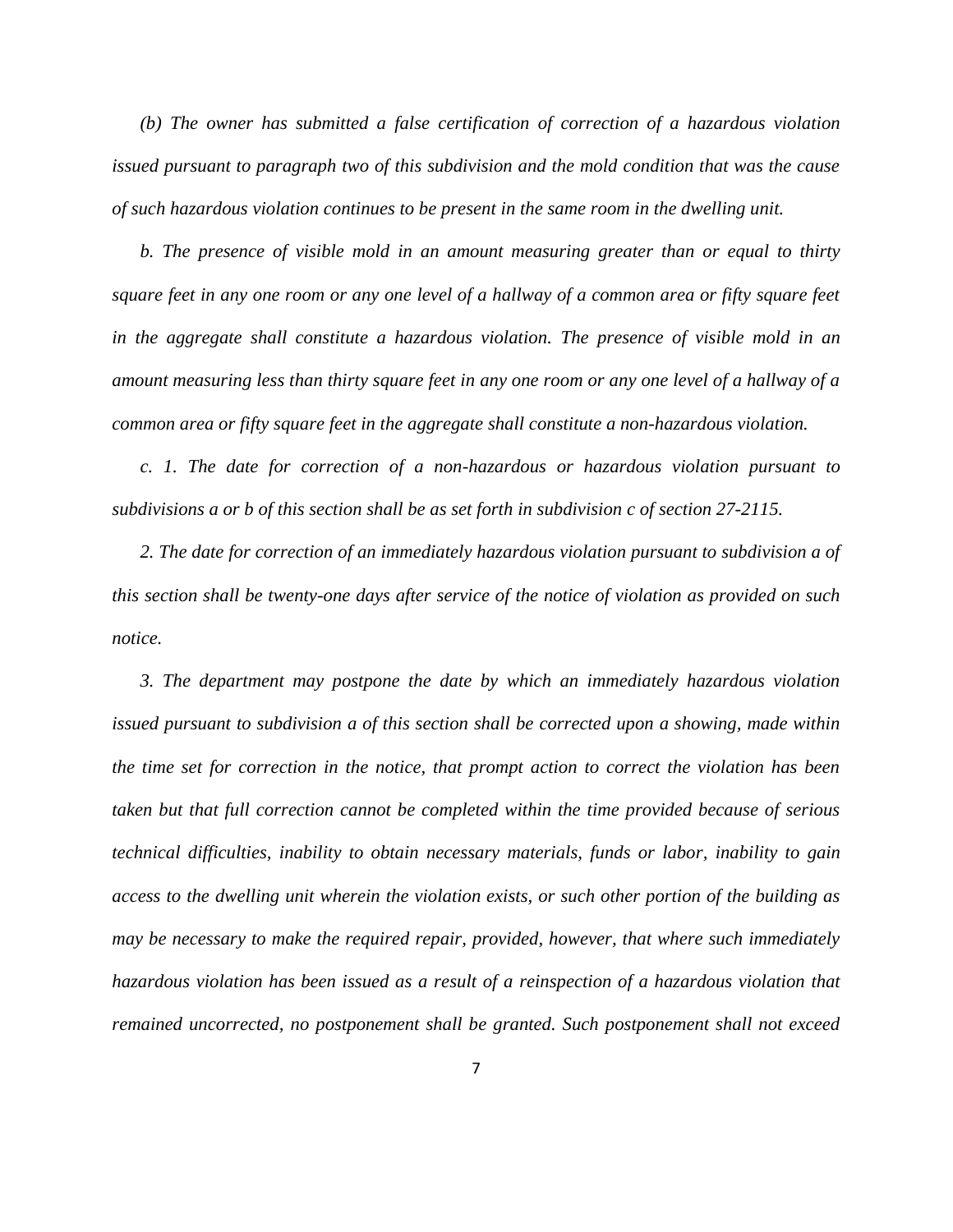*fourteen days from the date of correction set forth in the notice of violation. The department may require such other conditions as are deemed necessary to correct the violation within the time set for the postponement.*

*§27- 2017.4. Violation for pests a. When the department makes the determination that any premises are infested by pests other than cockroaches, mice, or rats, it may order such eradication measures and work practices as the department deems necessary. Such violation shall be a hazardous violation pursuant to section 27-2115.*

*b. Notwithstanding the provisions of subdivision a of this section, the presence of cockroaches, mice or rats in any room in a dwelling unit in a multiple dwelling or a common area shall constitute an immediately hazardous violation of this code as provided in this section and an owner shall comply with the work practices set out in subdivision a of section 27-2017.8 when correcting a such violation.*

*c. The date for correction of an immediately hazardous violation for cockroaches, mice, or rats shall be twenty-one days after service of the notice of violation as provided on such notice.* 

*d. The department may postpone the date by which an immediately hazardous violation for cockroaches, mice, or rats shall be corrected upon a showing, made within the time set for correction in the notice, that prompt action to correct the violation has been taken but that full correction cannot be completed within the time provided because of serious technical difficulties, inability to obtain necessary materials, funds or labor, inability to gain access to the dwelling unit wherein the violation exists, or such other portion of the building as may be necessary to make the required repair. Such postponement shall not exceed fourteen days from the date of*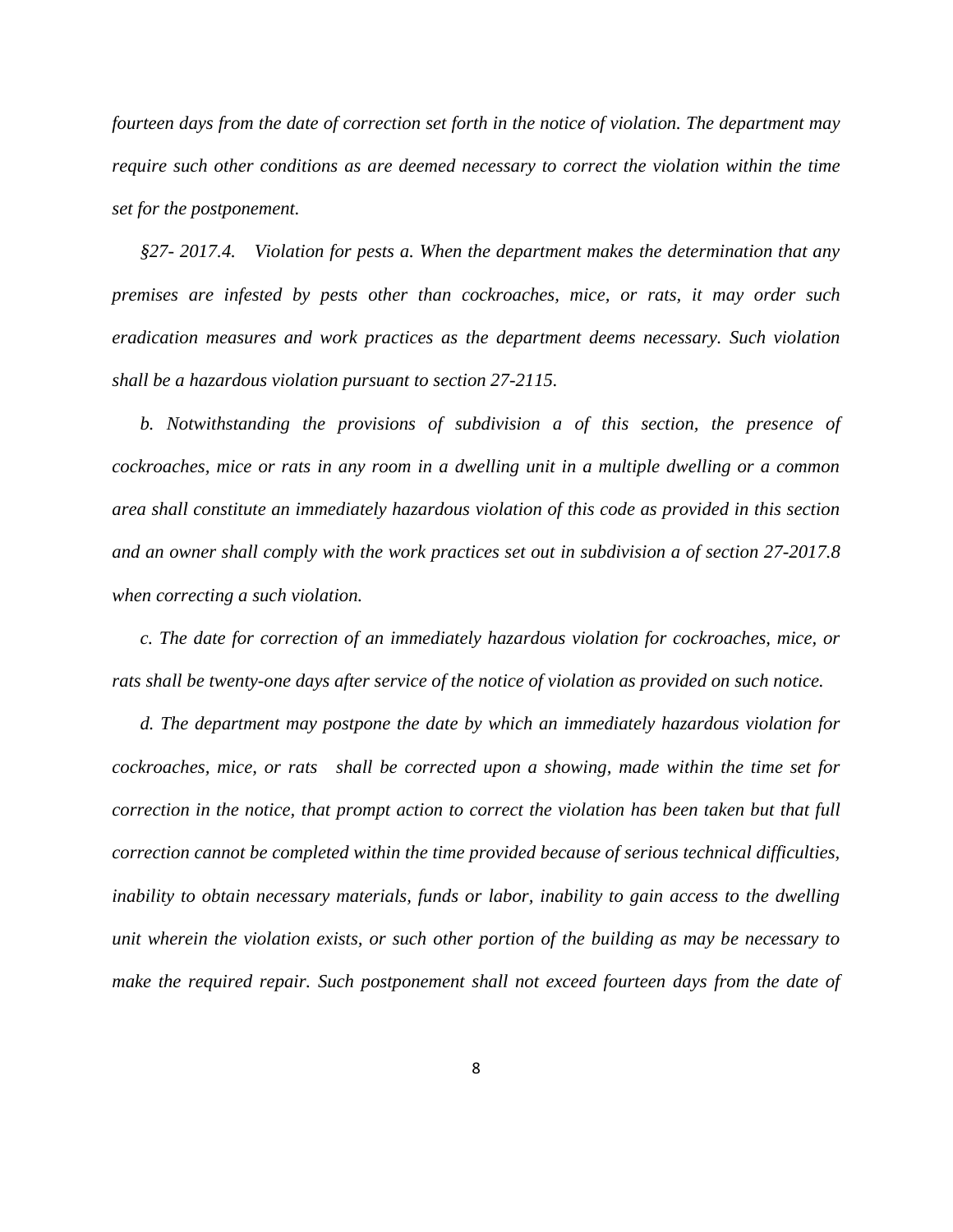*correction set forth in the notice of violation. The department may require such other conditions as are deemed necessary to correct the violation within the time set for the postponement.*

*§27-2017.5 Removal of asthma triggers in a dwelling unit upon turnover. a. Prior to the reoccupancy of any vacant dwelling unit in a multiple dwelling, the owner shall, within such dwelling unit, remediate all visible mold and pest infestations, and any underlying defects in such dwelling unit, and thoroughly clean and vacuum all carpeting and furniture provided by such owner to incoming occupants, consistent with the work practices set out in subdivision a of section 27-2017.8 and the rules promulgated pursuant to section 27-2017.9.*

*b. The owner shall certify in writing to the incoming tenant or occupant of a unit of a multiple dwelling, in such form as may be promulgated by the department, that the unit is in compliance with subdivision a of this section.* 

*§27-2017.6 Department inspections. a. When entering a dwelling unit in a multiple dwelling for the purpose of investigating the existence of any violation of the code, the department shall make diligent efforts to ascertain whether there are cockroaches, mice, rats, or visible mold in the dwelling unit and shall inquire of the occupant whether cockroaches, mice, rats or mold are present in the dwelling unit. When performing such inspection, the department need only inspect those portions of the dwelling unit where furniture or other furnishings do not obstruct the view of a surface, except when there is visible evidence that causes the department to believe that the obstructed surface has visible mold or cockroaches, mice, or rats.*

*b. In any dwelling unit in a multiple dwelling the department shall conduct an inspection pursuant to subdivision a of this section no later than thirty days after the department's receipt of a complaint describing a condition that would constitute a violation under subdivision a of*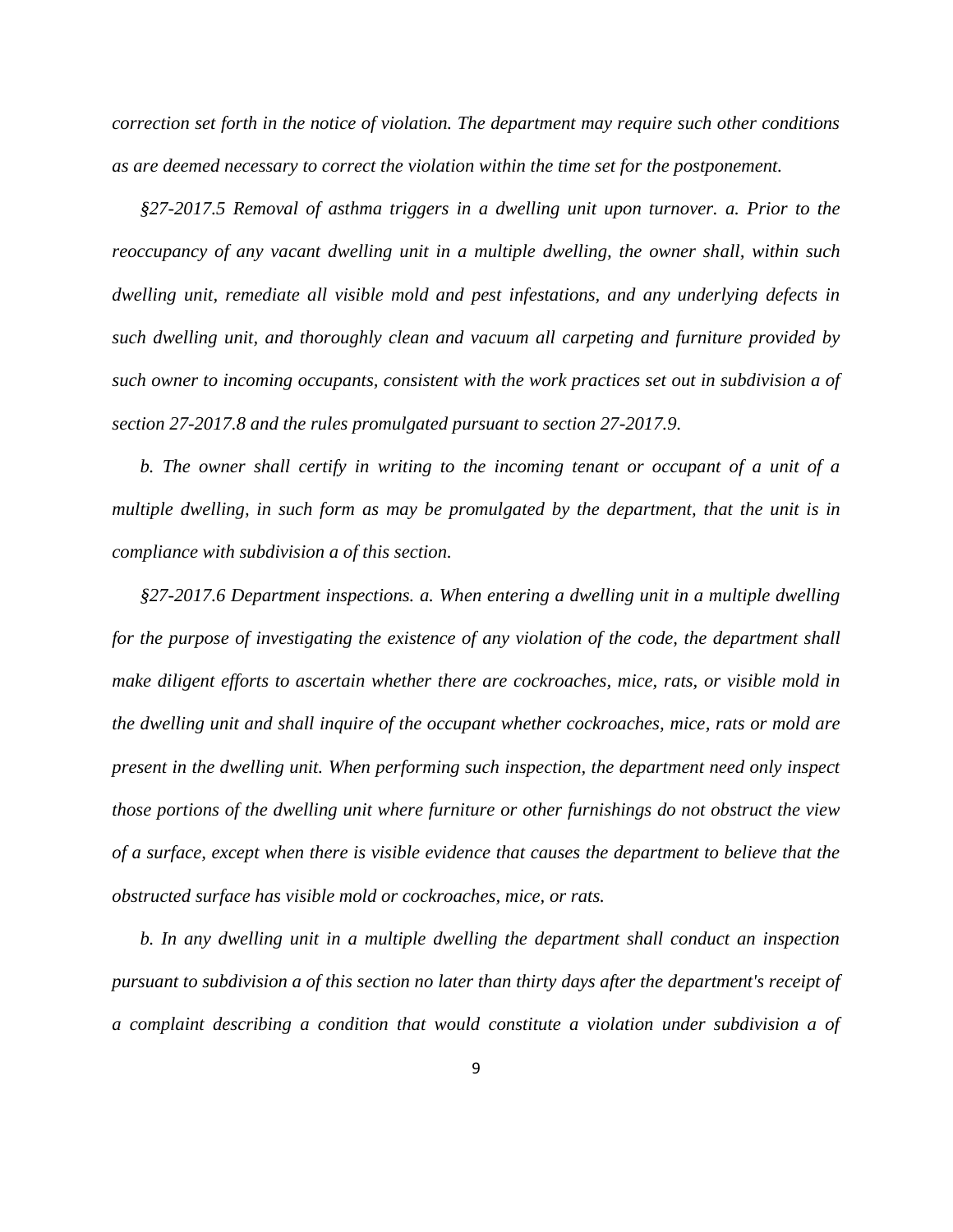*section 27-2017.3 or subdivision b of section 27-2017.4. Where the department attempts to perform an inspection of a dwelling unit within the time period required by this subdivision but is unable to gain access, the department shall provide written notice to the occupant of such dwelling unit that no further attempts at access shall be made unless a new complaint is submitted.* 

*c. Where, upon conducting an inspection, the department determines the existence of a condition constituting a violation of this article, the department shall serve a notice of violation within ten additional days of such inspection.*

*d. The pamphlet developed by the department of health and mental hygiene pursuant to section 17-199.7 shall be left at the premises of the dwelling unit at the time of an inspection made by the department pursuant to this section. Such pamphlet shall be delivered by the department in conjunction with all notices of violation issued pursuant to paragraph one of subdivision o of section 27-2115. Failure to include such pamphlet with such notices of violation shall not render null and void the service of such notices of violation. Such pamphlet shall also be made available to any member of the public upon request.*

*e.* During the period from October first through May thirty-first, or in the event of *disaster, the time for the department to conduct an inspection as provided in subdivision b of this section may be extended if the department resources so require. Notwithstanding any other provision of law, failure by the department or the department of health and mental hygiene to comply with any time period provided in this article or section 27-2115 relating to responsibilities of the department and the department of health and mental hygiene, shall not render null and void any notice of violation issued by the department or the department of health*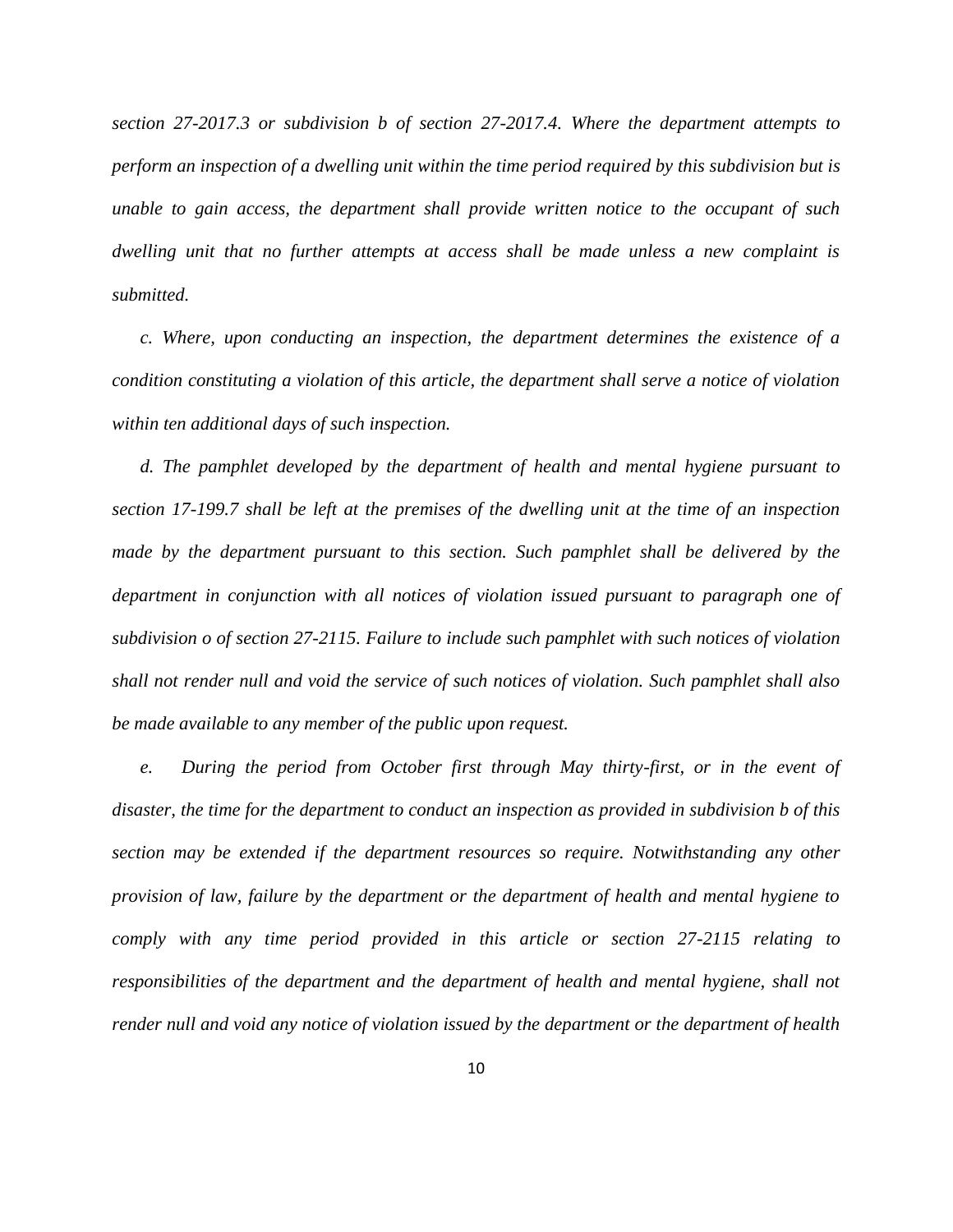*and mental hygiene pursuant to such article or section, and shall not provide a basis for defense or mitigation of an owner's liability for civil penalties for violation of such article.*

*§27-2017.7 Department implementation and enforcement. a. The department shall provide appropriate training for indoor allergen inspection and for supervisory personnel. The department shall provide for the continuing education of inspection and supervisory personnel regarding changes in applicable federal, state, and local laws and guidance documents and require that each such individual has successfully demonstrated knowledge of those materials and the requirements of this article.*

*b. The department, with the approval of the department of health and mental hygiene, shall promulgate a comprehensive written procedure to guide department personnel in implementing and enforcing this article. Such procedures shall include a methodology and a form to be used by department personnel when conducting an inspection to carry out and record an inspection pursuant to section 27-2017.6.*

*c. The department shall promulgate rules for the implementation and enforcement of this article and to effect compliance with all applicable provisions of this article, rules promulgated thereunder, and all applicable city, state or federal laws, rules or regulations. Such rules shall be subject to the approval of the department of health and mental hygiene prior to their promulgation and shall include, but need not be limited to, establishing:*

*1. Procedures by which an owner may apply to the department to postpone the date by which a violation shall be corrected pursuant to section 27-2017.3 or 27-2017.4; and*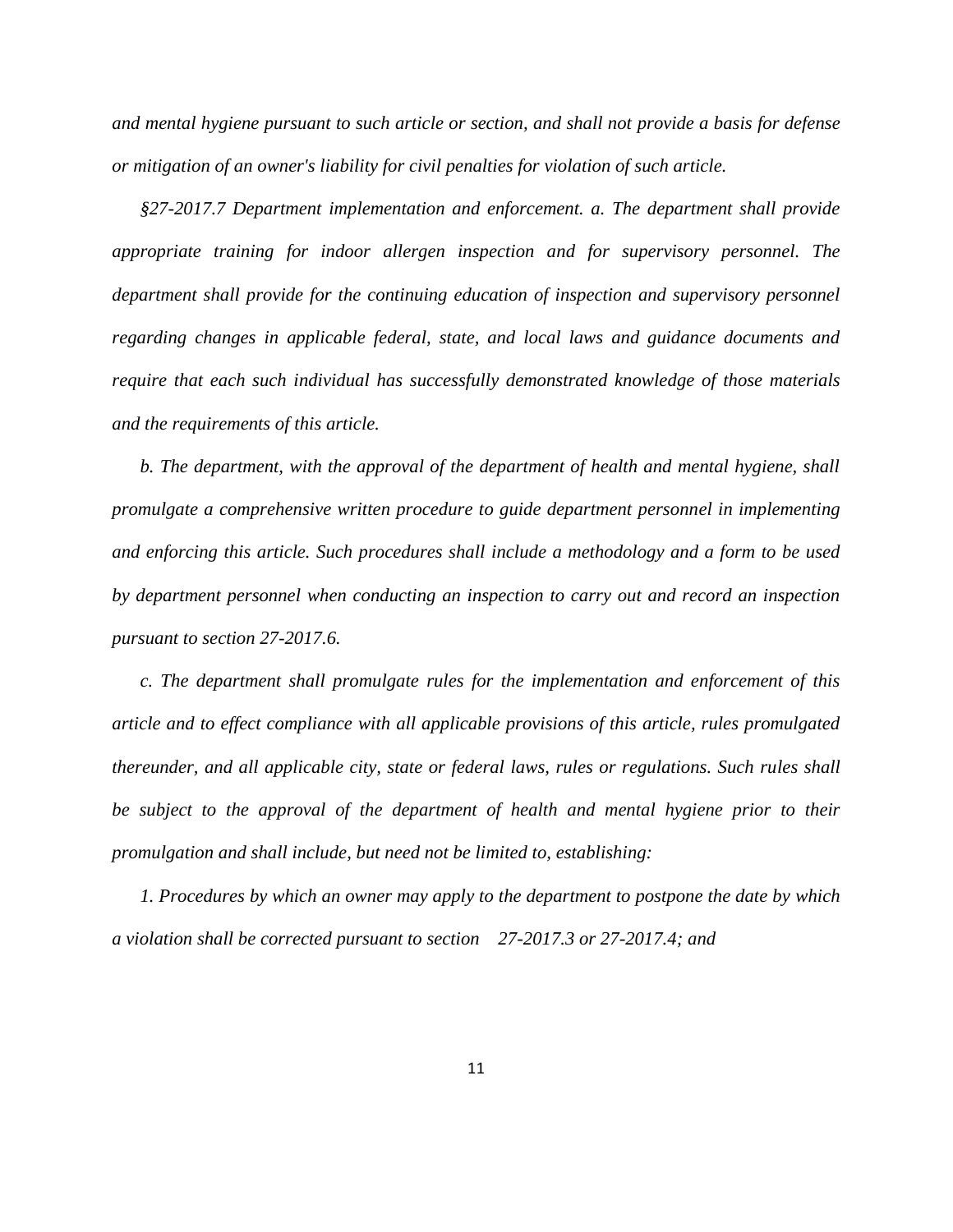*2. Procedures to implement and to enforce compliance with paragraph 2 of subdivision o of section 27-2115, which shall include, but not be limited to, the requirement that an owner certify to:*

*(a) the correction of a violation of this article,*

*(b) compliance with section 27-2017.8; and*

*(c) compliance with the rules promulgated by the department pursuant to section 27-2017.9.*

*§27- 2017.8 Integrated pest management practices. a. When any premises are subject to infestation by pests, or subject to a violation of subdivision a of section 27-2017.4 where directed by the department, or subject to a violation of subdivision b of section 27-2017.4, the owner shall use integrated pest management measures and eliminate conditions conducive to pests, and comply with following work practices:* 

*1. inspect for, and physically remove pest nests, waste, and other debris by High-Efficiency Particulate Air (HEPA) vacuuming, washing surfaces, or otherwise collecting and discarding such debris;*

*2. eliminate points of entry and passage for pests by repairing and sealing any holes, gaps or cracks in walls, ceilings, floors, molding, base boards, around pipes and conduits, or around and within cabinets by using sealants, plaster, cement, wood, escutcheon plates, or other durable material. Attach door sweeps to any door leading to a hallway, basement, or outside the building to reduce gaps to no more than one-quarter inch; and*

*3. eliminate sources of water for pests by repairing drains, faucets, and other plumbing materials that accumulate water or leak. Remove and replace saturated materials in interior walls.*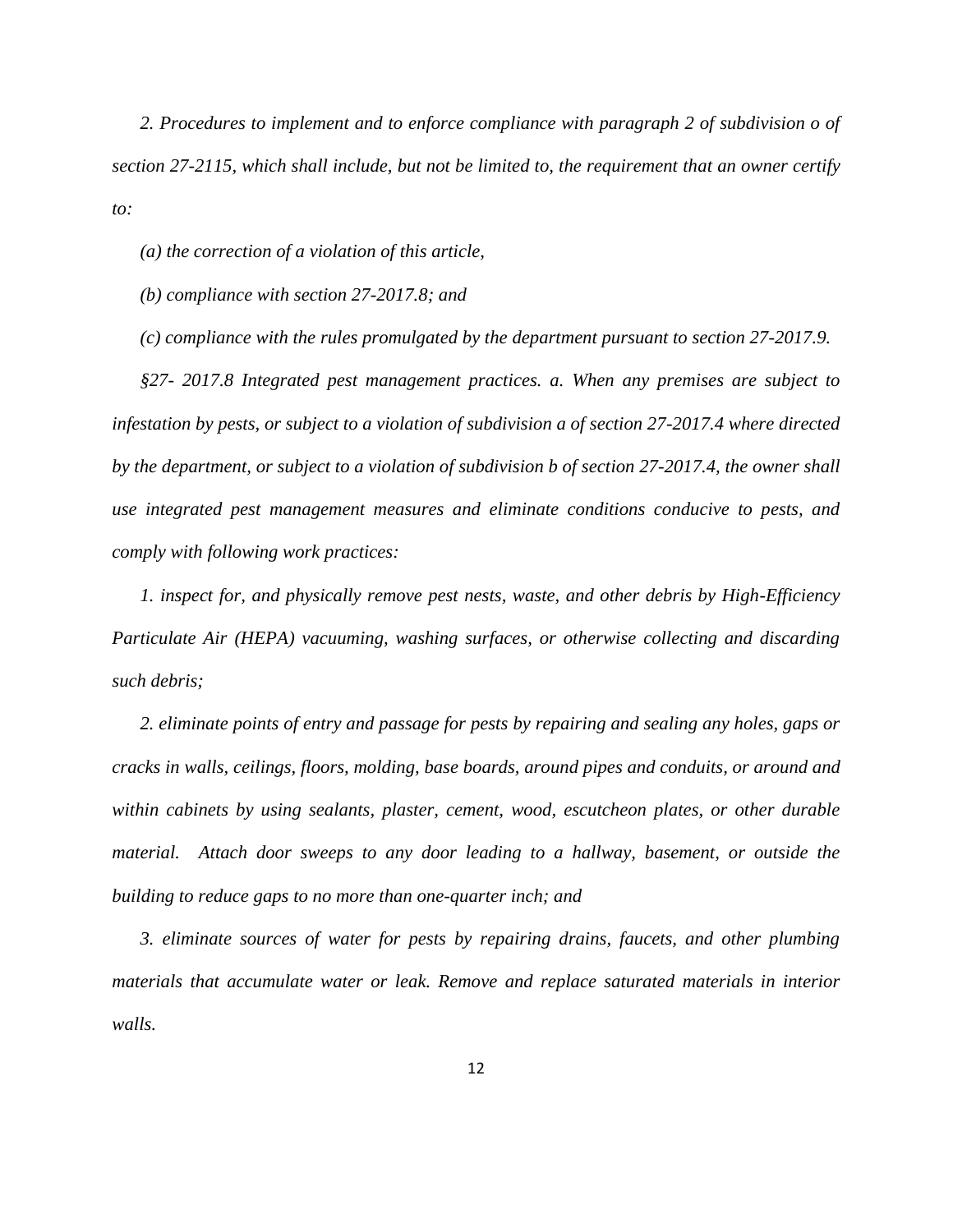*4. The use of pesticides shall not substitute for pest management measures described in this section. Any pesticide applied shall be applied by a pest professional licensed by New York state department of environmental conservation (DEC).*

*b. An owner's certification of correction of a pest violation that was issued pursuant to subdivision a of section 27-2017.4 shall, where applicable, include an affidavit affirming that the work practices required pursuant to subdivision a of this section were properly performed. An owner's certification of correction of a pest violation that was issued pursuant to subdivision b of section 27-2017.4 shall include an affidavit affirming that the work practices required pursuant to subdivision a of this section were properly performed. The department may also by rule require additional documentation for certification of correction of a pest violation or a violation of subdivision b of 27-2017.4.* 

*§27-2017.9. Work practices. a. The department shall promulgate rules, with the approval of the department of health and mental hygiene, establishing work practices when assessing and correcting indoor mold hazards, and underlying defects including violations cited by the department pursuant to this article. The department shall from time-to-time review and revise such rules based upon, among other things, the latest scientific data and developing federal, state, and local laws and industry standards.* 

*b. The work practices promulgated pursuant to subdivision a of this section shall include the requirement that when correcting an indoor mold hazard violation issued pursuant to this article, or when assessing and correcting an indoor mold hazard identified as a result of an inspection by an owner, such owner shall comply with the following work practices:*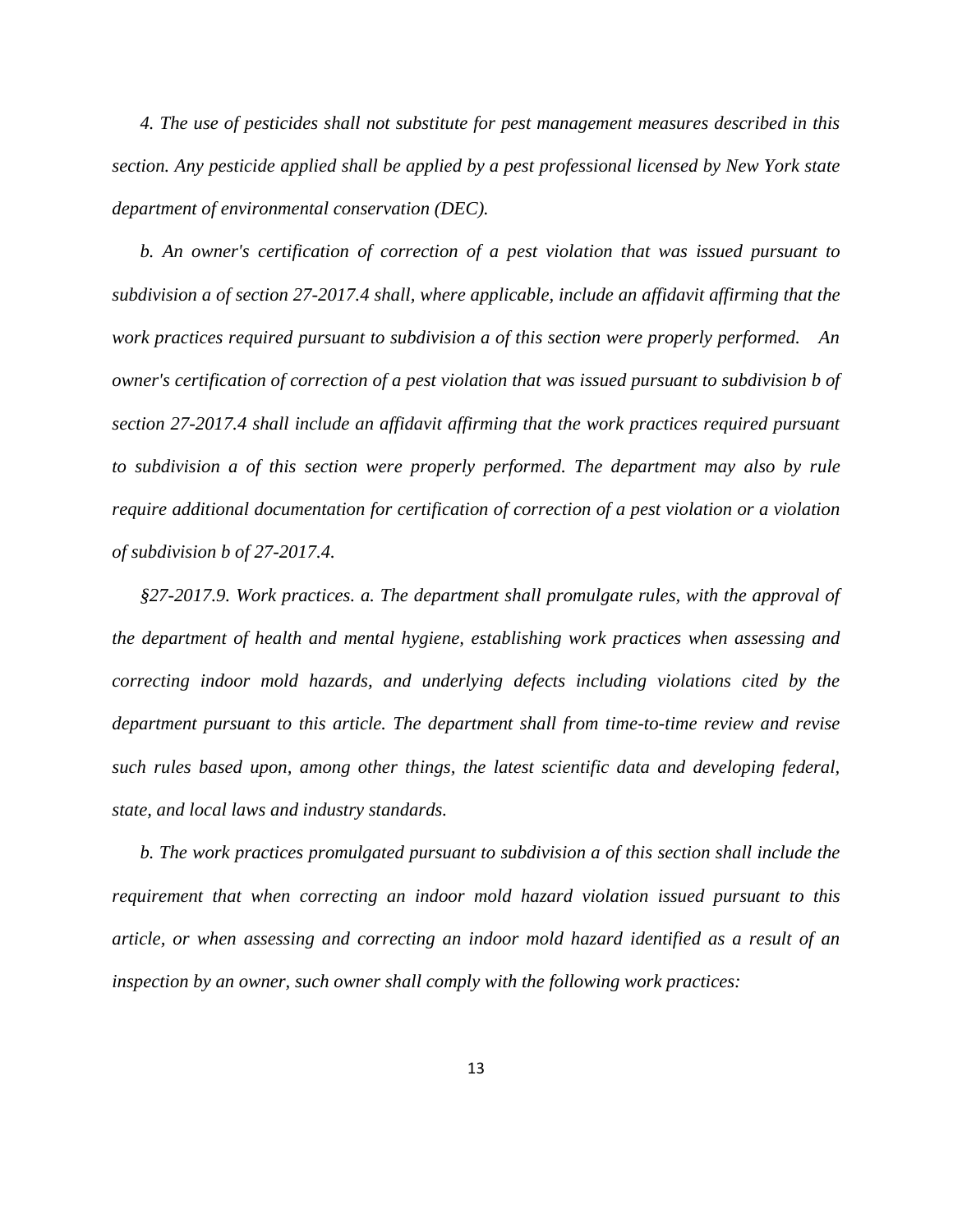*1. investigate and correct any underlying defect, including moisture or leak conditions, that are causing or may cause mold violations;*

*2. remove or securely cover with plastic sheeting any furniture or other items in the work area that cannot be removed;* 

*3. minimize the dispersion of dust and debris from the work area to other parts of the dwelling unit through methods such as: sealing ventilation ducts/grills and other openings in the work area with plastic sheeting; isolating the work area with plastic sheeting and covering egress pathways; cleaning or gently misting surfaces with a dilute soap or detergent solution prior to removal; the use of HEPA vacuum-shrouded tools or a vacuum equipped with a HEPA filter at the point of dust generation;*

*4. clean mold with soap or detergent and water;* 

*5. remove and discard materials that cannot be cleaned properly;* 

*6. properly remove and discard plastic sheeting, cleaning implements, and contaminated materials in sealed, heavy weight plastic bags;* 

*7. clean any remaining visible dust from the work area using wet cleaning methods or HEPA vacuuming; and*

*8. leave the work area dry and visibly free from mold, dust, and debris.*

*The work practices shall also include a requirement that when correcting an indoor mold hazard violation issued pursuant to this article, or when assessing or correcting an indoor mold hazard identified as a result of an inspection by an owner, such assessments or work shall be performed in compliance with article 32 of New York state labor law and any rules promulgated thereunder, where applicable.*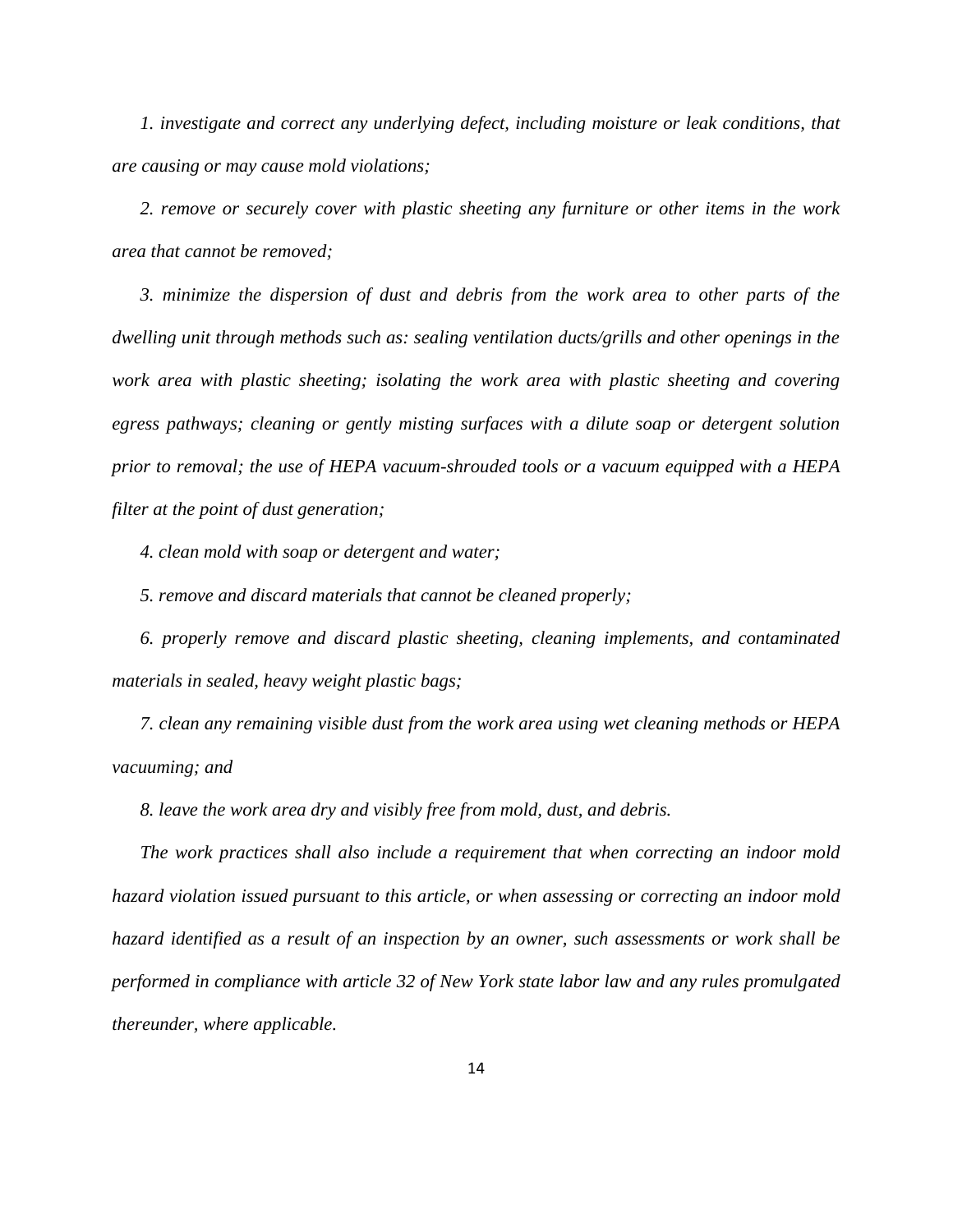*c. An owner's certification of correction of an indoor mold hazard violation issued pursuant to this article shall include an affidavit affirming that the work practices required pursuant to this section were properly performed. The department may also by rule require additional documentation for certification of correction of an indoor mold hazard violation.*

*§27-2017.10 [Department removal of] Violations placed by the department of health and mental hygiene. Where the owner of the dwelling or relevant dwelling unit within such dwelling fails to comply with an order of the department of health and mental hygiene to correct a violation placed by the department of health and mental hygiene pursuant to section 17-199.6, the department of health and mental hygiene shall certify such conditions to the department of housing preservation and development within ten days after the date set for correction in said order. The department of housing preservation and development may take such enforcement action as it deems necessary, including performing or arranging for the performance of work to correct the certified condition.*

*§27-2017.11 Reporting. a. Within four months after the close of the first fiscal year that begins after the effective date of the local law that added this section, and within four months after the close of each fiscal year thereafter, the commissioner shall provide to the council a written report on the department's implementation of this article during the preceding fiscal year. Such report shall include, at a minimum, an analysis of the department's program, a detailed statement of revenue and expenditures and a statistical section designed to provide a detailed explanation of the department's enforcement including, but not limited to, the following:*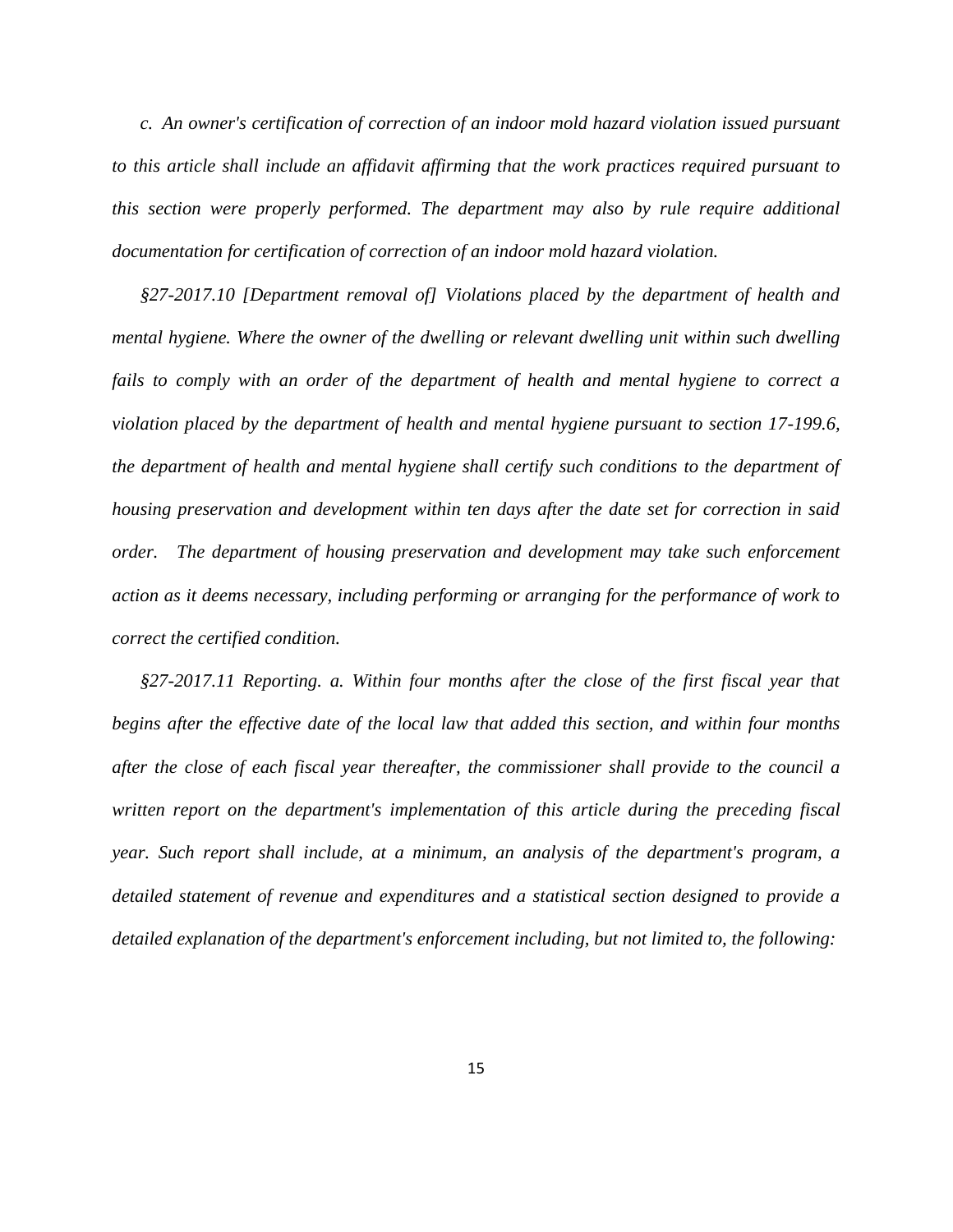*1. The number of complaints for visible mold, indoor mold hazards, and pests in dwelling units, disaggregated by city or non-city ownership of the building which is the subject of the complaint;*

*2. The number of inspections by the department pursuant to this article, disaggregated by the city or non-city ownership of the building where the inspection occurred;*

*3. The number of violations issued by the department pursuant to this article;*

*4. The number of violations issued pursuant to this article that were certified as corrected by the owner, the number of such certifications that did not result in the removal of such violations, and the number of civil actions brought by the department against such owners;* 

*5. The number of jobs performed in which violations issued pursuant to this article were corrected by the department, the total amount spent by the department to correct the conditions that resulted in the violations, and the average amount spent per dwelling unit to correct such conditions;* 

*6. A statistical profile with geographic indexing, such as by community district, council district, and/or zip code, of multiple dwellings in which violations are placed, indicating the ages and general condition of the multiple dwellings and other factors relevant to the prevalence of indoor mold hazards and pests, which may include asthma rates in the relevant community, outstanding violations, and emergency repair charges; and.*

*7. The number of trainings conducted for owners and building maintenance personnel on the appropriate work methods for controlling and removing indoor allergen hazards in rental housing.*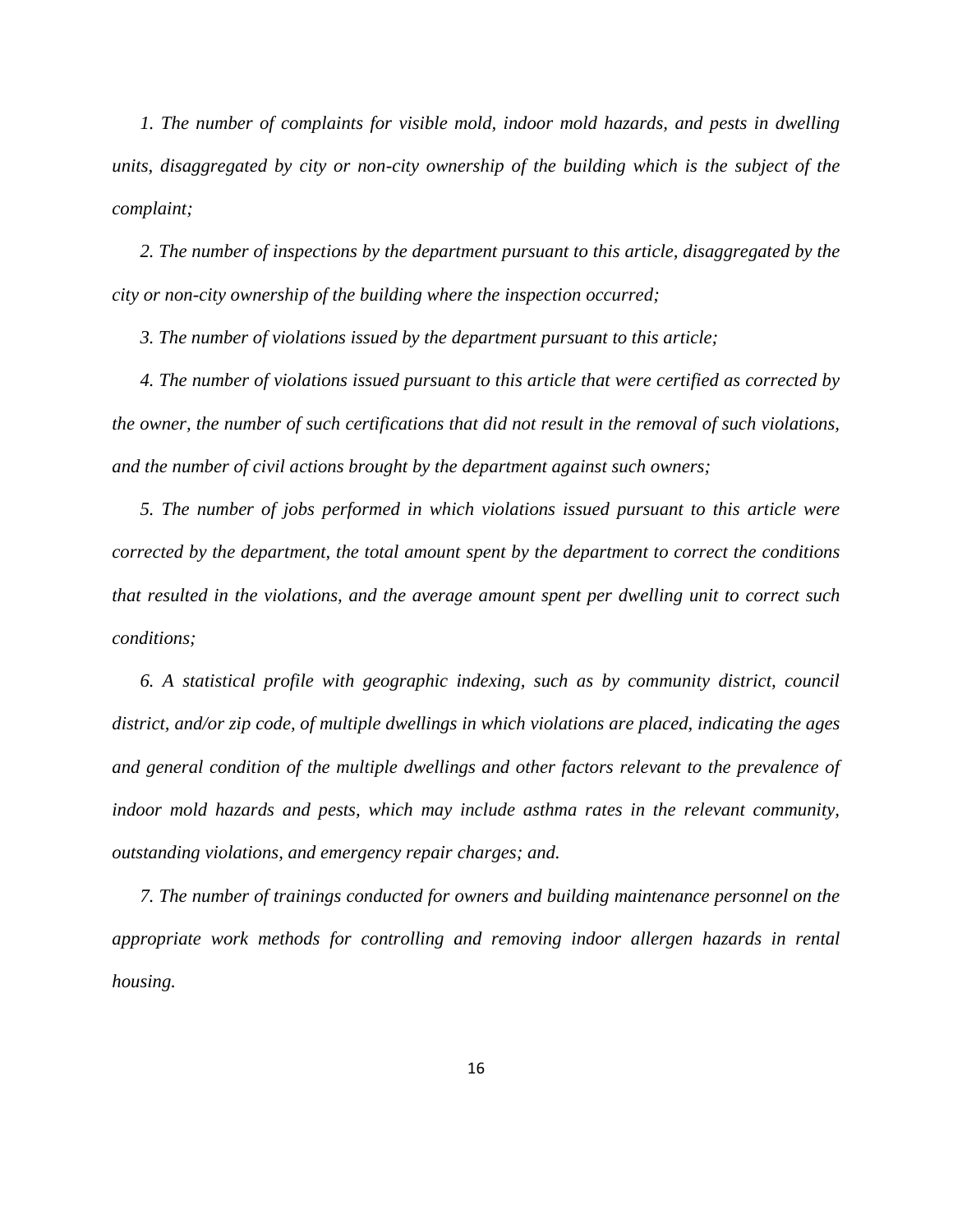*b. The department of health and mental hygiene shall annually prepare and publically post on the Environmental and Health Data Portal a statistical profile on asthma rates in the population, including asthma-related hospitalizations and asthma-related emergency department visits, city wide and by neighborhoods, based on the most recently available data. These data shall be utilized by the department to target intervention efforts to reduce the prevalence of asthma allergens.*

*§27-2017.12 Waiver of benefit void. a. No owner may seek to have an occupant of a dwelling unit waive the benefit or protection of any provision of this article. Any agreement by the occupant of a dwelling unit purporting to waive the benefit or protection of any provision of this article is void. Any owner who violates this section, or the rules promulgated hereunder, shall be guilty of a misdemeanor punishable by a fine of up to five hundred dollars or imprisonment for up to six months or both. In addition, any owner who violates this section shall be liable for a civil penalty of not more than five hundred dollars per violation.*

*b. Notwithstanding any other provision of this article, nothing herein shall be construed to alter existing or future agreements which allocate responsibility for compliance with the provisions of this article between a tenant shareholder and a cooperative corporation or between the owner of a condominium unit and the board of managers of such condominium.*

*c. The provisions of this article, other than section 27-2017.10, shall not apply to a dwelling unit in a multiple dwelling where (i) title to such multiple dwelling is held by a cooperative housing corporation or such dwelling unit is owned as a condominium unit, and (ii) such dwelling unit is occupied by the shareholder of record on the proprietary lease for such dwelling*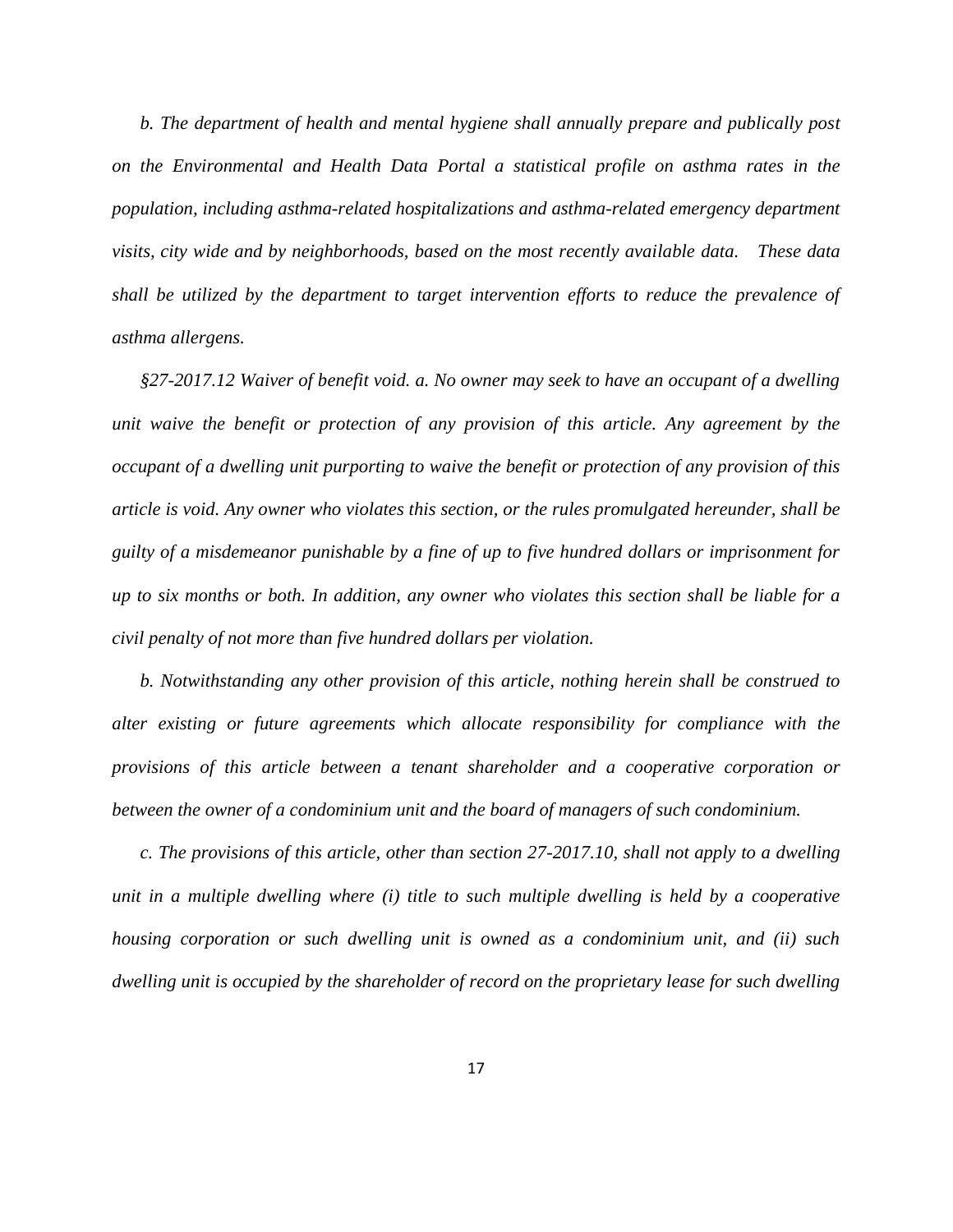*unit or the owner of record of such condominium unit, as is applicable, or the shareholder's or record owner's family.*

*d. The provisions of this article shall not apply to dwelling units owned and operated by the New York city housing authority.*

§5. Section 27-2115 of the administrative code of the city of New York is amended by adding a new subdivision o to read as follows:

*(o) (1) Notwithstanding any other provision of law, when the department serves a notice of violation to correct and certify a condition that constitutes a violation of article four of subchapter two of this chapter, the notice of violation shall specify the date by which the violation shall be corrected as provided in such article, and the procedure by which the owner, for good cause shown pursuant to this subdivision, may request a postponement. The notice of violation shall further specify that the violation shall be corrected in accordance with section 27-2017.8 and the rules established pursuant to section 27-2017.9, where applicable. The notice of violation shall be served by personal delivery to a person in charge of the premises or to the person last registered with the department as the owner or agent, or by registered or certified mail, return receipt requested, or by certified mail with proof of delivery, to the person in charge of the premises or to the person last registered with the department as the owner or agent; provided that where a managing agent has registered with the department, such notice of violation shall be served on the managing agent. Service of the notice of violation shall be deemed completed five days from the date of mailing. Notification, in a form to be determined by the department, of the issuance of such violation shall be sent simultaneously by regular mail to the occupant at the dwelling unit that is the subject of such notice of violation.*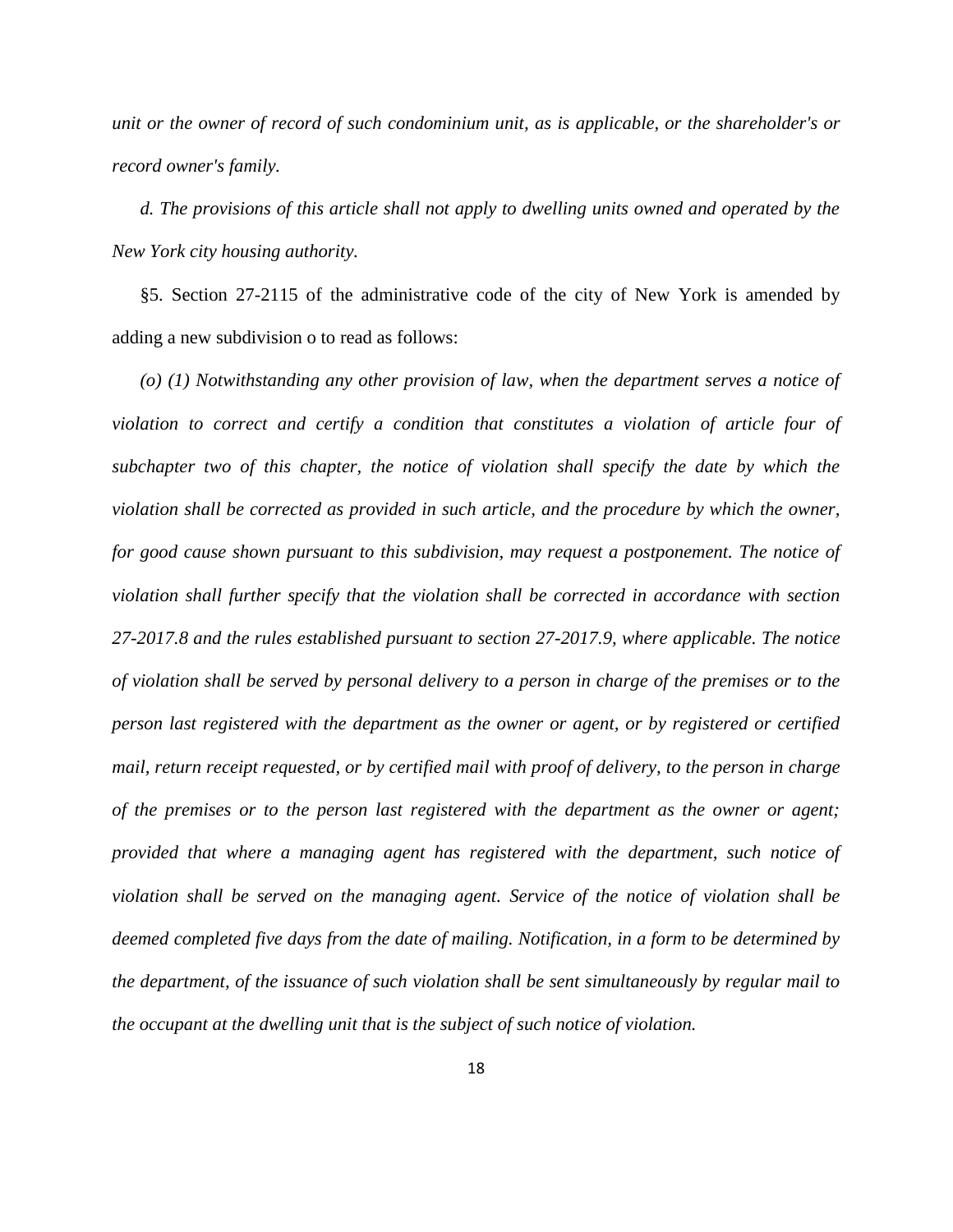*(2) Notwithstanding any other provision of law, the notice of violation shall direct that the correction of each violation cited therein shall be certified to the department. Such certification shall be made in writing or electronically, under oath by the registered owner, a registered officer or director of a corporate owner or by the registered managing agent. Such certification shall include a statement that the violation was corrected in compliance with section 27-2017.8, where applicable, and the rules established pursuant to section 27-2017.9, where applicable. All certifications shall be delivered to the department and acknowledgment of receipt therefore obtained or shall be mailed to the department by certified or registered mail, return receipt requested, no later than five days after the date set for correction, or submitted electronically within five days after the date set for correction, and shall include the date when each violation was corrected. Such certification of correction shall be supported by a sworn statement saying that the violation was properly corrected by the person who performed the work if performed by an employee or agent of the owner. Notification of such certification shall be mailed to the complainant by the department not more than twelve full calendar days from the date of receipt of such certification by the department. Failure to file such certification shall establish a prima facie case that such violation has not been corrected.*

*(3) Whenever the department shall issue a notice of violation to correct a condition that constitutes a hazardous or immediately hazardous violation of subdivision a of section 27-2017.3 the department shall conduct a final inspection to verify that the violation has been corrected. Where the department determines that the violation has not been corrected, the department may take such enforcement action as is necessary, including performing or arranging for the performance of the work to correct the violation.*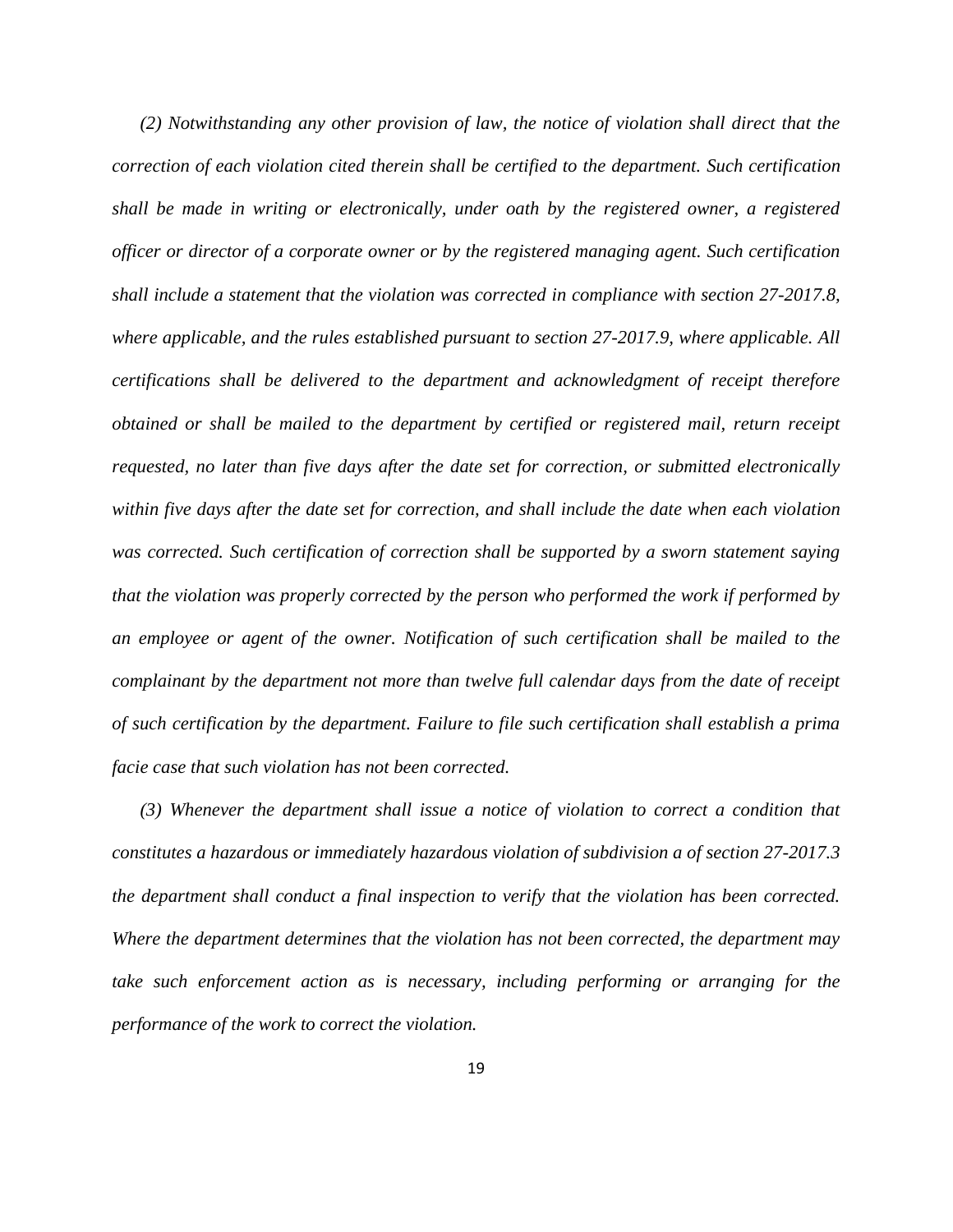*(4) Notwithstanding any other provision of law, a person making a false certification of correction of a violation issued pursuant to article four of subchapter two of this chapter, in addition to any other civil penalty, shall be subject to a civil penalty of not less than two thousand dollars nor more than ten thousand dollars for each false certification made, recoverable by the department in a civil action brought in a court of competent jurisdiction. If the person making such false certification is an employee of the owner then such owner shall be responsible for such civil penalty. In addition, any such person making a false certification of correction shall be guilty of a misdemeanor punishable by a fine of up to one thousand dollars or imprisonment for up to one year or both.*

*(5) Notwithstanding any other provision of law, and in addition to any penalties applicable under article three of subchapter five of this chapter, a person who violates article four of subchapter two of this chapter by failing to correct such violation in accordance with the work practices in section 27-2017.8 and in the rules established pursuant to section 27-2017.9 shall be subject to a civil penalty of five hundred dollars per day for each violation to a maximum of ten thousand dollars from the initial date set for correction in the notice of violation until the date the violation is corrected and certified to the department. There shall be a presumption that the condition constituting a violation continues after the service of the notice of violation. The owner shall be responsible for the correction of all violations noticed pursuant to article four of subchapter two of this chapter, but in an action for civil penalties pursuant to this subdivision may in defense or mitigation of such owner's liability for civil penalties show:*

*(i) That the condition which constitutes the violation did not exist at the time the violation was placed; or*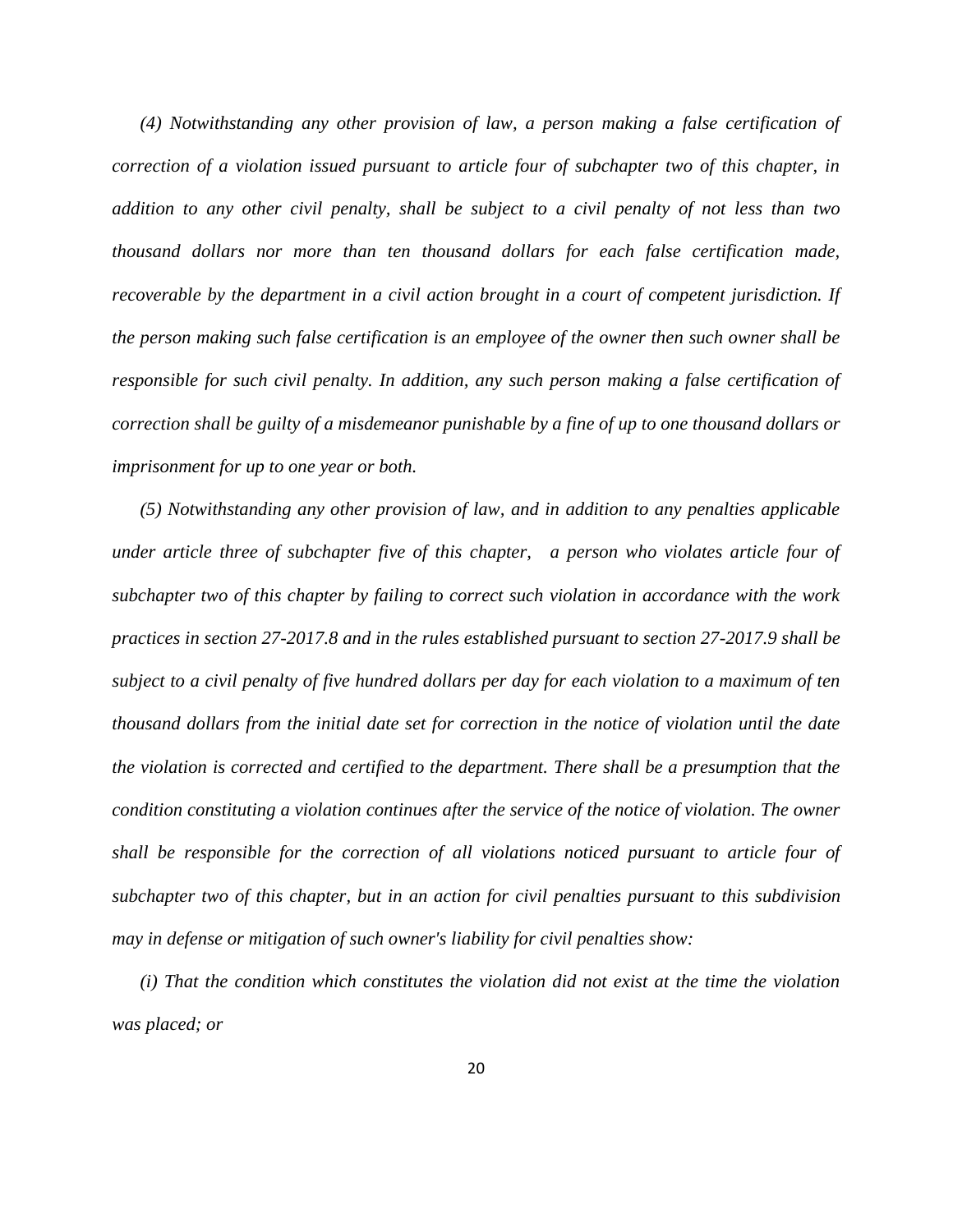*(ii) That he or she began to correct the condition which constitutes the violation promptly upon discovering it but that full correction could not be completed expeditiously because of serious technical difficulties, inability to obtain necessary materials, funds or labor;*

*(iii) That he or she was unable to gain access to the dwelling unit wherein the violation exists, or such other portion of the building as might be necessary to make the repair, provided that a postponement was granted pursuant to this subdivision; or*

*(iv) That he or she was unable to obtain a permit or license necessary to correct the violation, provided that diligent and prompt application was made therefore; or*

*(v) That the violation giving rise to the action was caused by the act of negligence, neglect or abuse of another not in the employ or subject to the direction of the owner, except that the owner shall be precluded from showing in defense or mitigation of such owner's liability for civil penalties evidence of any acts occurring, undertaken, or performed by any predecessor in title prior to the owner taking control of the premises. Where the aforesaid allegations are made by way of mitigation of penalties, the owner shall show, by competent proof, pertinent financial data and efforts made to obtain necessary materials, funds or labor or to gain access, or to obtain a permit or license and such other evidence as the court may require. If the court finds that sufficient mitigating circumstances exist, it may remit all or part of any penalties arising from the violations, but may condition such remission upon a correction of the violation within a time period fixed by the court.*

*(6) Notwithstanding any other provision of law, failure by the department to comply with any time period provided in this section relating to responsibilities of the department shall not render null and void any notice of violation issued by the department or the department of health and*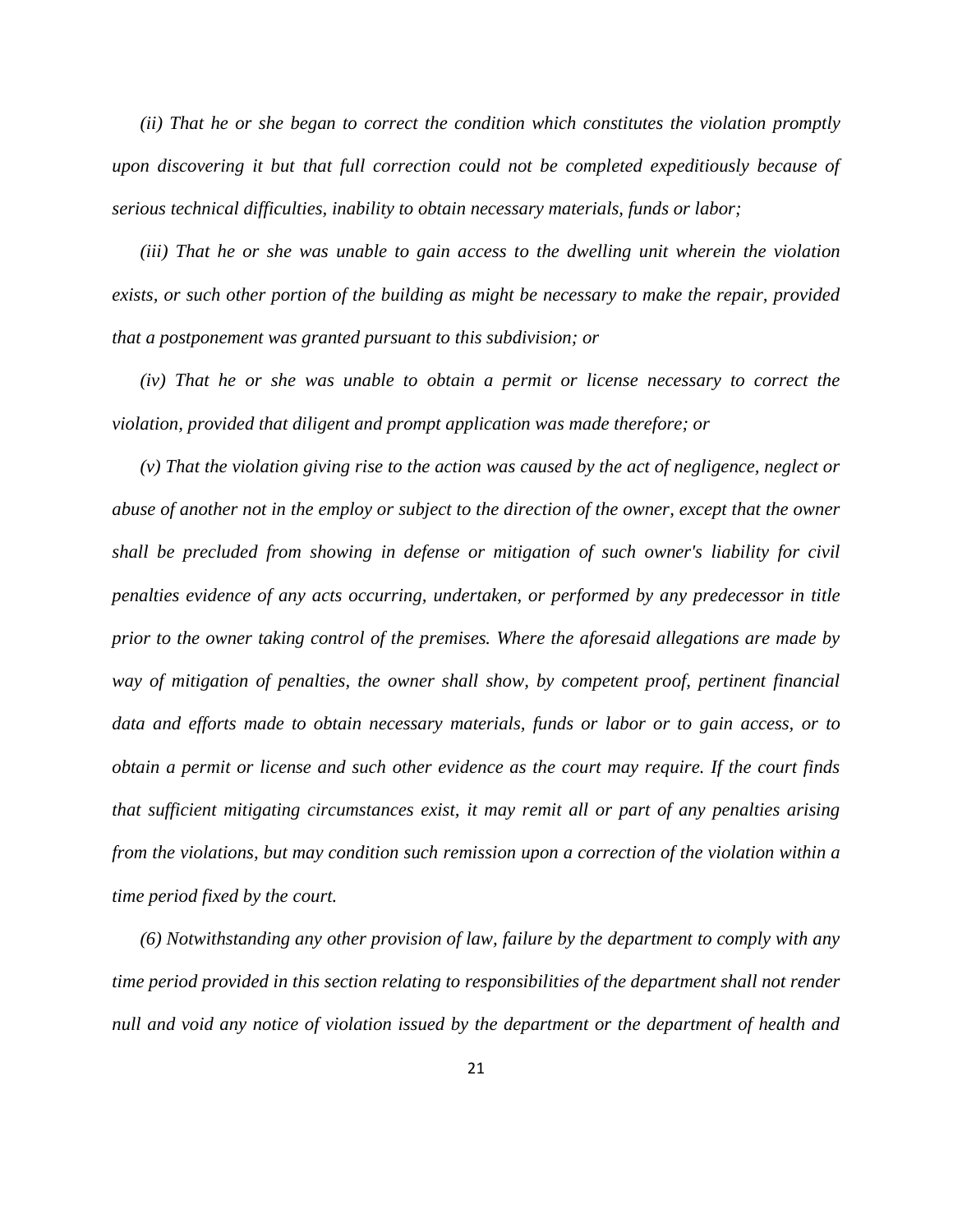*mental hygiene pursuant to such article or section, and shall not provide a basis for defense or mitigation of an owner's liability for civil penalties for violation of such article*

§6. Chapter 1 of title 17 of the administrative code of the city of New York is amended by adding new sections 17-199.5, 17-199.6, 17-199.7 and 17-199.8 to read as follows:

*§17-199.5 Encouragement of physician referrals for indoor allergen hazards. a. The department shall report to the council no later than 18 months from the effective date on activities it has undertaken to educate physicians and other health care providers who treat persons with asthma about the role of indoor allergens in asthma exacerbation and the availability of inspections for asthma triggers in their patients' primary residence by the department and the department of housing preservation and development, and on any mechanism they have to refer to the department or the department of housing preservation and development, with consent, the contact information for patients who report these conditions in their primary residence. The report shall describe what was done following such referrals, and what the outcomes were of any that were made and received during this period.* 

*§17-199.6 Investigations of indoor allergen hazards in dwellings of persons with medically diagnosed moderate persistent or severe persistent asthma. a. The department shall establish procedures to permit doctors, nurses, or other health professionals, upon the consent of their patients, to request a department investigation of possible indoor allergen hazards in dwellings where persons reside who have been medically diagnosed with moderate persistent or severe persistent asthma. Such procedures shall provide for the referral to the department of housing preservation and development of such requests that would be subject to section 27-2017.6. The procedures shall also provide for an investigation to be made when the department is notified*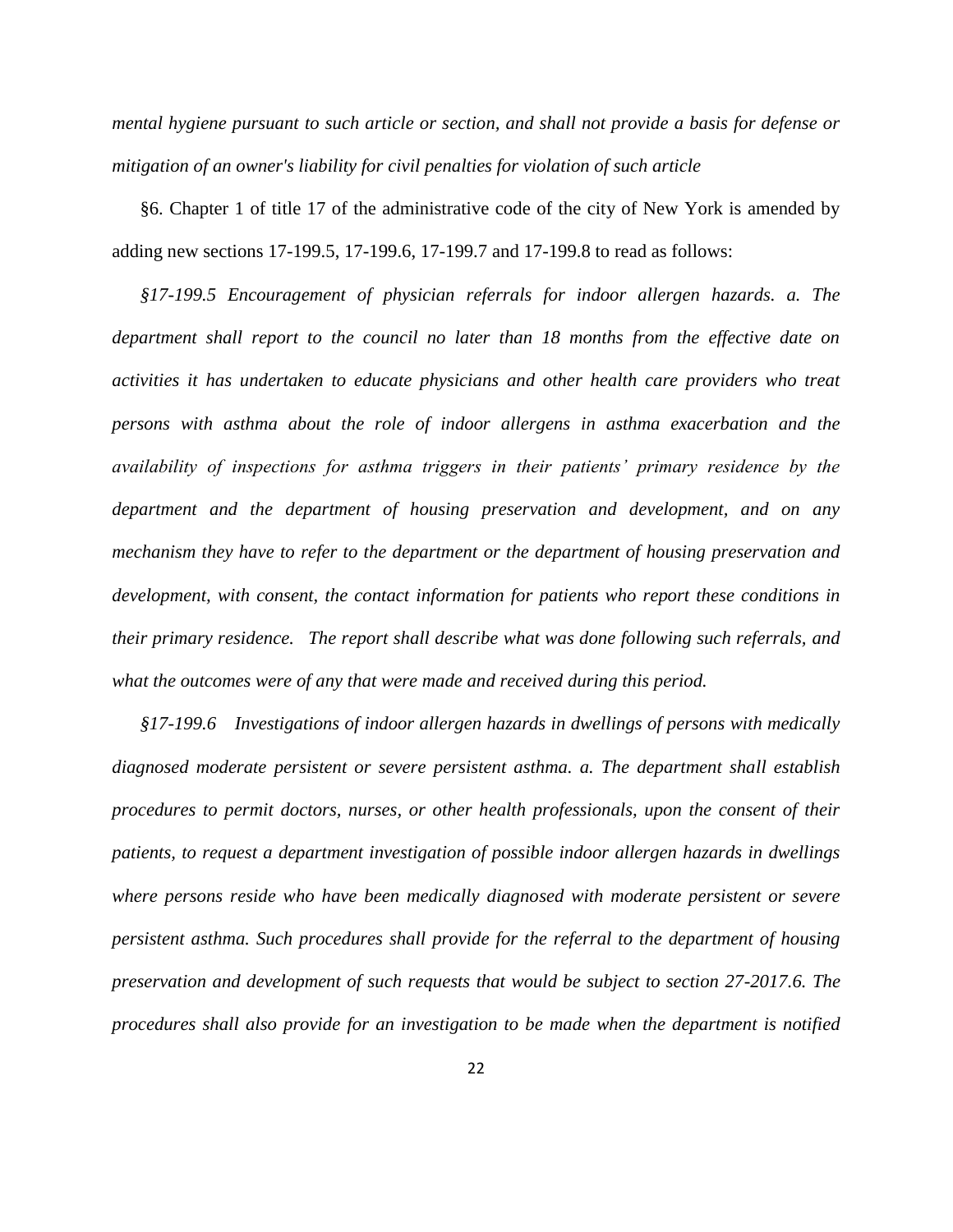*that a person who has been medically diagnosed with moderate persistent or severe persistent asthma is residing in a dwelling with possible indoor allergen hazards not otherwise subject to enforcement by the department of housing preservation and development under section 27-2017.6. Such indoor allergen hazards include, but are not limited to, mold that is not readily observable to the eye, including mold that is hidden within wall cavities, construction dust or such other conditions as the department shall from time-to-time determine by rule are indoor allergen hazards.*

*b. In the event that the department determines that an indoor allergen hazard exists, the department shall order the owner to correct the condition and the underlying causes of such a condition within twenty-one days, in a manner and under such safety conditions as it may specify, including the integrated pest management practices in section 27-2017.8 and the work practices established pursuant to section 27-2017.9.*

*c. In the event that the department determines that the owner or other person having the duty or liability to comply with an order issued pursuant to this section fails to substantially comply therewith within twenty-one days after service thereof, the department shall, in accordance with section 27-2017.10, refer such order to the department of housing preservation and development. The department of housing preservation and development shall take such enforcement action as is necessary, including performing or arranging for the performance of the work to correct the certified condition.*

*d. The department shall report to the council and mayor no later than 24 months from the effective date on activities it has undertaken under this section as they relate to adults with asthma diagnoses, including but not limited to the number adult asthma referrals by type to the*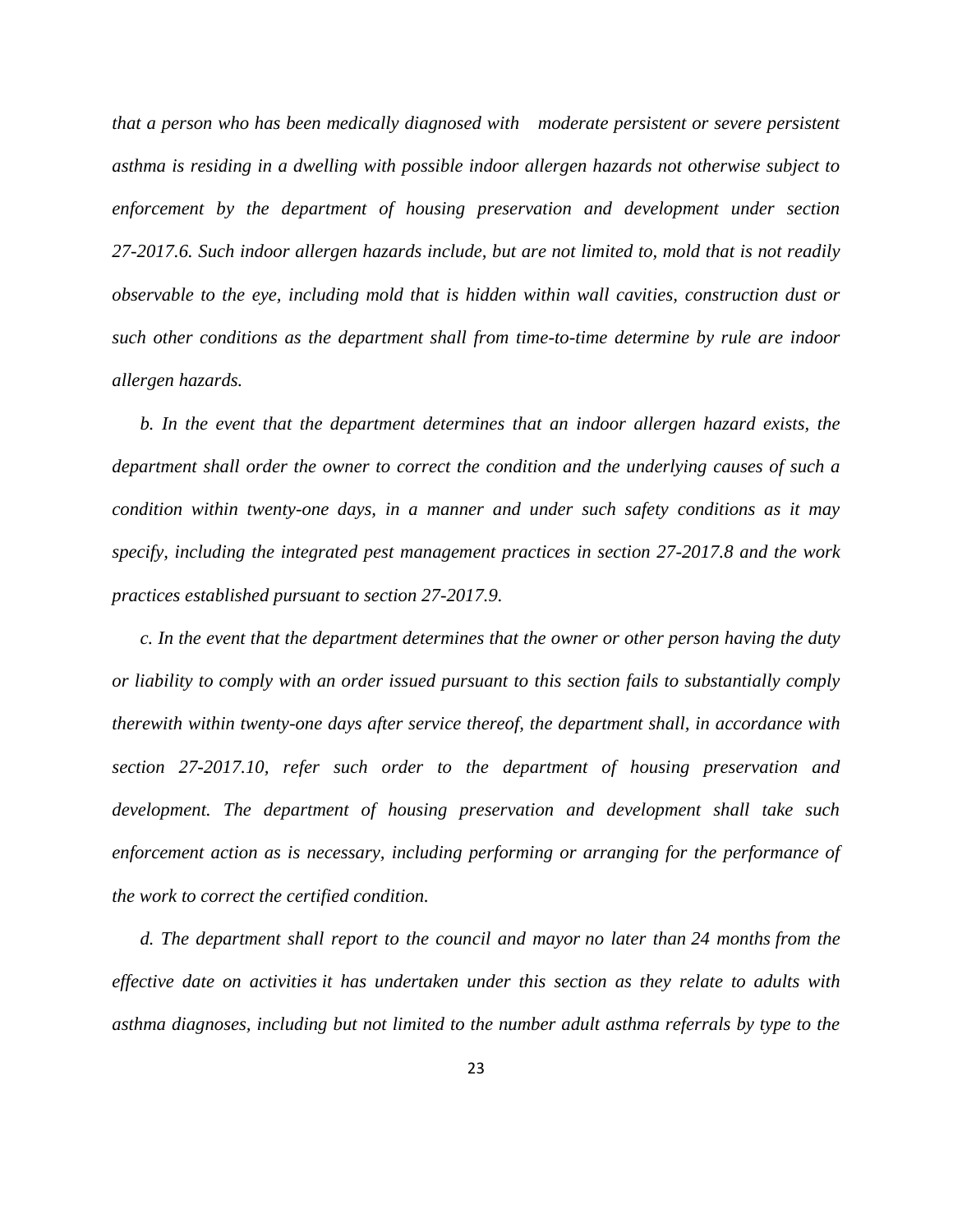*department for inspection, the number and types of orders issued to property owners by the department as a result of adult asthma referrals, and the number of apartments that have completed remediation for indoor asthma allergens as a result of adult asthma referrals. Upon submission of such report the agency may submit a recommendation to the council containing a proposed redefinition of "persons with medically diagnosed moderate persistent or severe persistent asthma" for the purposes of the provision of this article.* 

*§17-199.7 Education about indoor allergen hazards. The department shall develop a pamphlet which shall be in English and in the covered languages set forth in section 8-1002, explaining the hazards associated with indoor allergens and describing tenant rights and owner responsibilities under this law, including safe work practices and mechanisms through which the public may report indoor allergen hazards in the home. Such pamphlet shall be made available in accordance with section 27-2017.6. Such pamphlet shall also be made available to any member of the public upon request. The department shall also develop a training curriculum for educating owners and building maintenance personnel on the appropriate work methods for controlling and removing indoor allergen hazards in rental housing, including integrated pest management. Such training curriculum shall also be made available to any member of the public upon request.*

*§17-199.8 Inspection by the department of unsafe work practices for indoor allergen remediation. The department shall respond to complaints of unsafe work practices related to the correction of indoor mold hazard violations that result in chemical vapors, dust, or other environmental hazards, and promptly refer complaints of unsafe pest control to the New York state department of environmental conservation.*